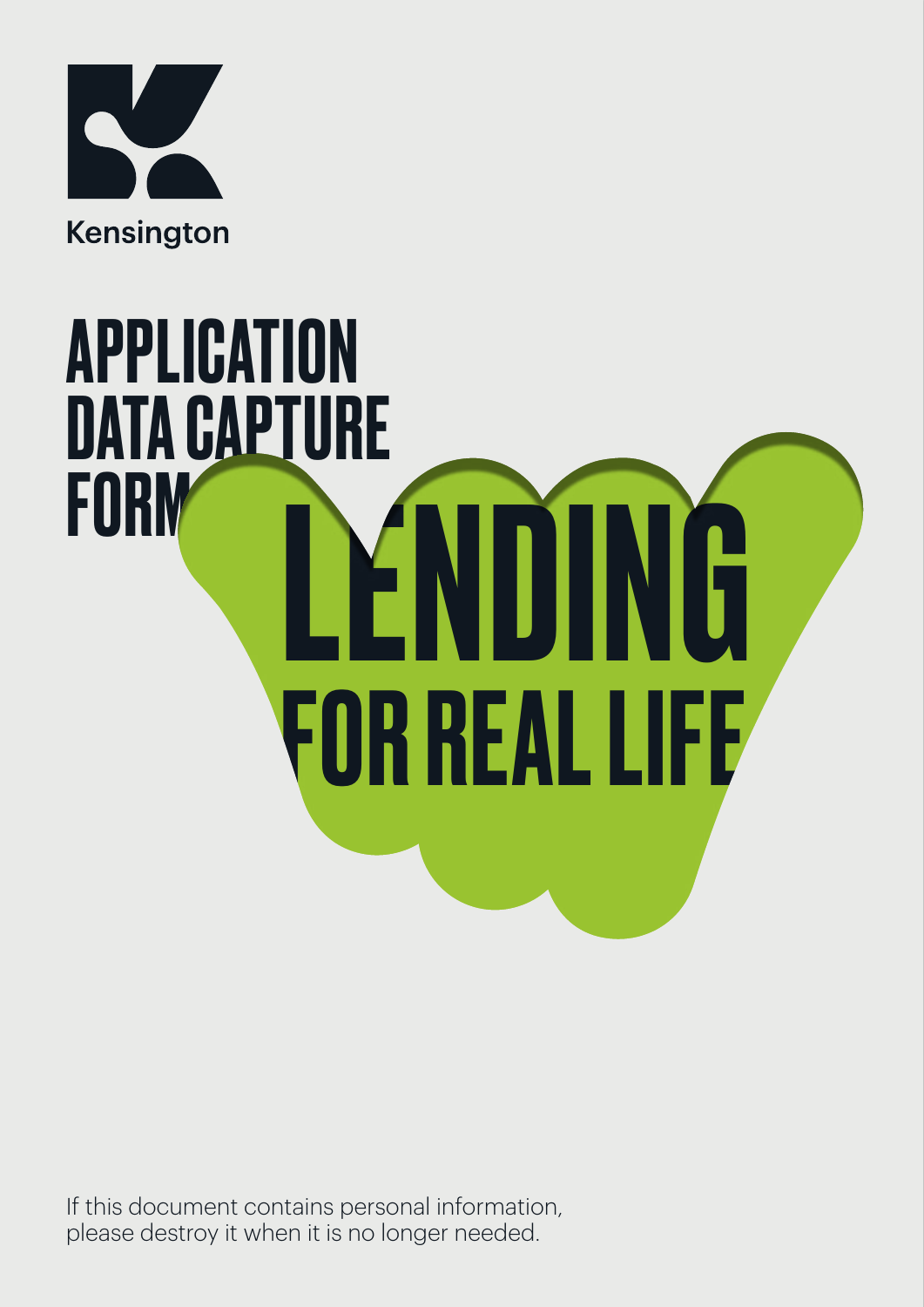# Section 1: Intermediary Details

| Intermediary full name                                        |                                                                                                                                                                                                                                          |  |
|---------------------------------------------------------------|------------------------------------------------------------------------------------------------------------------------------------------------------------------------------------------------------------------------------------------|--|
| Date of birth                                                 |                                                                                                                                                                                                                                          |  |
| Intermediary firm name                                        |                                                                                                                                                                                                                                          |  |
| FCA number                                                    |                                                                                                                                                                                                                                          |  |
| Intermediary reference                                        |                                                                                                                                                                                                                                          |  |
| What level of advice is<br>given?                             | Non advised<br>Advised                                                                                                                                                                                                                   |  |
| Have the applicants<br>accepted advice?                       | Yes<br>No                                                                                                                                                                                                                                |  |
|                                                               | Where advice has been rejected by the applicant(s), their explicit consent must always be obtained to proceed on an execution only basis.<br>Furthermore, the applicant(s) must be informed of the consequences of not receiving advice. |  |
| Reason advice not accepted                                    |                                                                                                                                                                                                                                          |  |
|                                                               |                                                                                                                                                                                                                                          |  |
| Is the application being<br>submitted via a mortgage<br>club? | Yes<br>No.                                                                                                                                                                                                                               |  |
| Name of mortgage club                                         |                                                                                                                                                                                                                                          |  |
| <b>Broker Fee</b>                                             |                                                                                                                                                                                                                                          |  |

# Section 2: Intermediary & Application Declaration

| <b>Intermediary Declaration</b>                                                                                                                                                                                                                                                                                                              |     |           |             |
|----------------------------------------------------------------------------------------------------------------------------------------------------------------------------------------------------------------------------------------------------------------------------------------------------------------------------------------------|-----|-----------|-------------|
| I confirm that I am authorised to conduct mortgage business on behalf of                                                                                                                                                                                                                                                                     |     |           | (Firm name) |
| I can confirm that either:                                                                                                                                                                                                                                                                                                                   |     |           |             |
| a) I am an intermediary and I have verified the identity of the applicant(s) and spoken directly with them prior to<br>submission of this information and that the applicant has authorised me to submit the information on their<br>behalf: or                                                                                              |     |           |             |
| b) I am a packager and I have received verification of identity documents of the applicant(s) from the intermedi-<br>ary and that the intermediary has spoken directly with the applicant(s) prior to submission of this information<br>and that the applicant(s) has/have authorised me to submit this information on his/her/their behalf. | Yes | No.       |             |
| <b>Application Declaration</b>                                                                                                                                                                                                                                                                                                               |     |           |             |
| Is there any reason that the property would be unacceptable to us?                                                                                                                                                                                                                                                                           | Yes | No        |             |
| Is there any reason that the loan application would be unacceptable to us?                                                                                                                                                                                                                                                                   | Yes | No        |             |
| Could any of the applicants be considered credit impaired?<br>(Our property exclusions, lending and product exclusions can be viewed on our website.)                                                                                                                                                                                        | Yes | <b>No</b> |             |
| Have any of the applicants:                                                                                                                                                                                                                                                                                                                  |     |           |             |
| Declared a conviction?                                                                                                                                                                                                                                                                                                                       | Yes | No        |             |
| Previously been declined credit or insurance?                                                                                                                                                                                                                                                                                                | Yes | No        |             |
| Missed payments on a credit or tenancy agreement?                                                                                                                                                                                                                                                                                            | Yes | No.       |             |
| Been declared bankrupt?                                                                                                                                                                                                                                                                                                                      | Yes | No        |             |
| Entered into an individual voluntary arrangement?                                                                                                                                                                                                                                                                                            | Yes | No        |             |
| Had a County Court judgement, High Court judgement or Court Decree made against them?                                                                                                                                                                                                                                                        | Yes | <b>No</b> |             |
| Had a previous property repossessed?                                                                                                                                                                                                                                                                                                         | Yes | <b>No</b> |             |
| If you have answered 'yes' to any of the questions above, please provide any additional information you feel that is relevant to this enquiry.                                                                                                                                                                                               |     |           |             |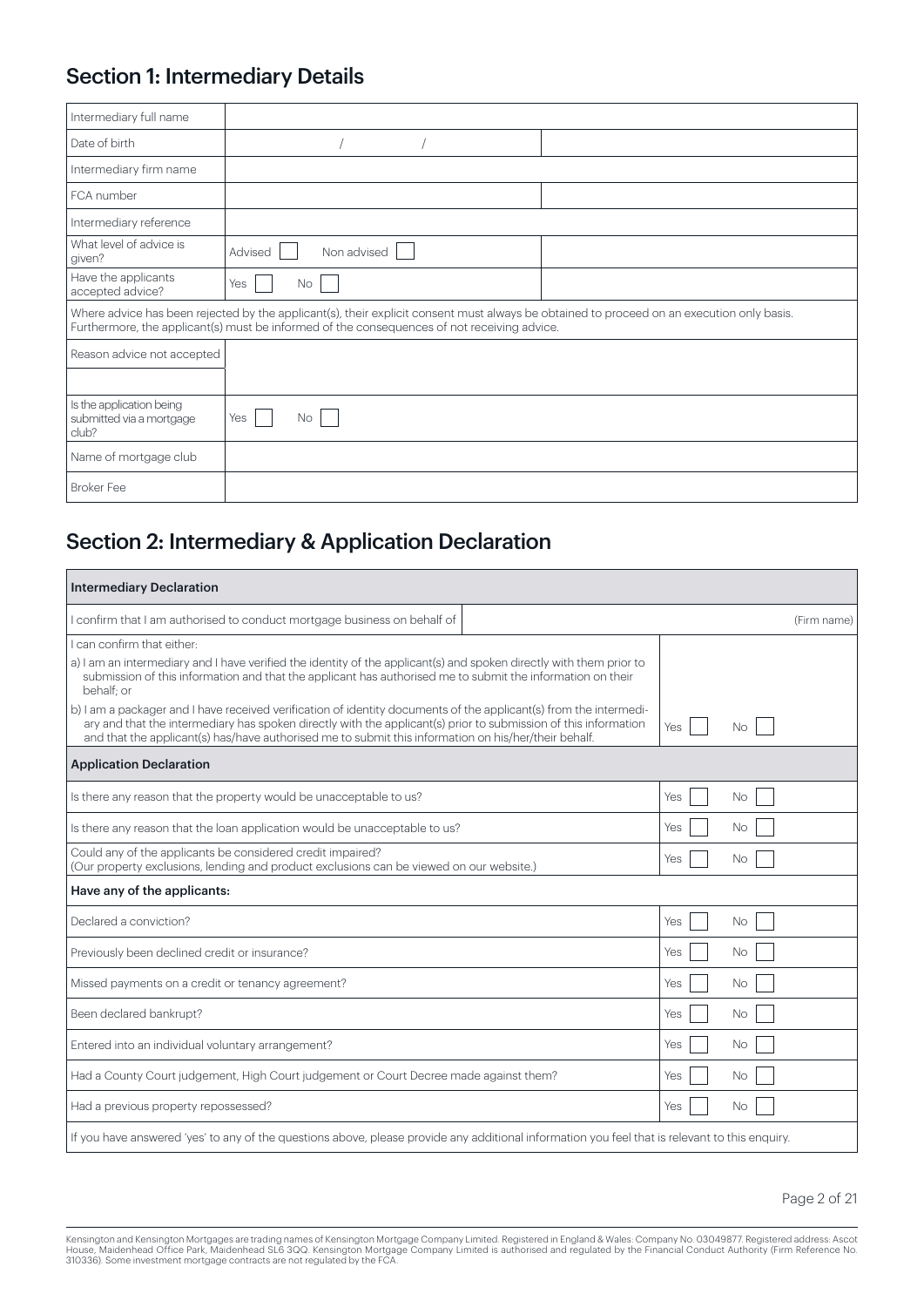## Section 3: Loan Details

| Loan purpose                                                                                | Purchase<br>Remortgage                  |
|---------------------------------------------------------------------------------------------|-----------------------------------------|
| Type of loan                                                                                |                                         |
| Estimated value/<br>Purchase price                                                          | £                                       |
| Loan amount                                                                                 | £                                       |
| Anticipated monthly<br>rental income                                                        | £<br>(For buy to let applications only) |
| Term                                                                                        | years                                   |
| Repayment type                                                                              |                                         |
| Interest only amount                                                                        | £                                       |
| Will the applicant(s) or their<br>immediate family occupy 40%<br>(or more) of the property? | Yes<br><b>No</b>                        |
| Discounted purchase price                                                                   | £                                       |
| Selling price of current<br>property (if applicable)                                        | £                                       |

# Section 4: Applicant Details

Number of applicants One Two

|                                                                                                                                                                                 | First applicant (Person earning the higher income) |       |                    | Joint applicant    |           |       |  |            |  |
|---------------------------------------------------------------------------------------------------------------------------------------------------------------------------------|----------------------------------------------------|-------|--------------------|--------------------|-----------|-------|--|------------|--|
| Title                                                                                                                                                                           |                                                    |       |                    |                    |           |       |  |            |  |
| First and middle names                                                                                                                                                          |                                                    |       |                    |                    |           |       |  |            |  |
| Surname                                                                                                                                                                         |                                                    |       |                    |                    |           |       |  |            |  |
| Date of birth                                                                                                                                                                   |                                                    |       |                    |                    |           |       |  |            |  |
| Expected retirement age                                                                                                                                                         |                                                    |       |                    |                    |           |       |  |            |  |
| Number of dependants                                                                                                                                                            |                                                    |       |                    |                    |           |       |  |            |  |
| Dependant 1 D.O.B:                                                                                                                                                              | Dependant 2 D.O.B:                                 |       | Dependant 3 D.O.B: | Dependant 4 D.O.B: |           |       |  |            |  |
| Right to reside in the UK?                                                                                                                                                      | Yes<br><b>No</b>                                   |       |                    | Yes                | No        |       |  |            |  |
| Length of residency in the UK?                                                                                                                                                  | Months                                             | Years | From birth         | Months             |           | Years |  | From birth |  |
| Home telephone number                                                                                                                                                           |                                                    |       |                    |                    |           |       |  |            |  |
| First time buyer                                                                                                                                                                | Yes<br>No                                          |       |                    | Yes<br>No          |           |       |  |            |  |
| When did you last own<br>a property?                                                                                                                                            |                                                    |       |                    |                    |           |       |  |            |  |
| Has the applicant ever been<br>known by another name                                                                                                                            | Yes<br><b>No</b>                                   |       |                    | Yes                | <b>No</b> |       |  |            |  |
| If Yes: (If the client(s) has had any further previous names these will need to be included in the details on the additional information attached to the back of<br>this form.) |                                                    |       |                    |                    |           |       |  |            |  |
| Title                                                                                                                                                                           |                                                    |       |                    |                    |           |       |  |            |  |
| First and middle names                                                                                                                                                          |                                                    |       |                    |                    |           |       |  |            |  |
| Surname                                                                                                                                                                         |                                                    |       |                    |                    |           |       |  |            |  |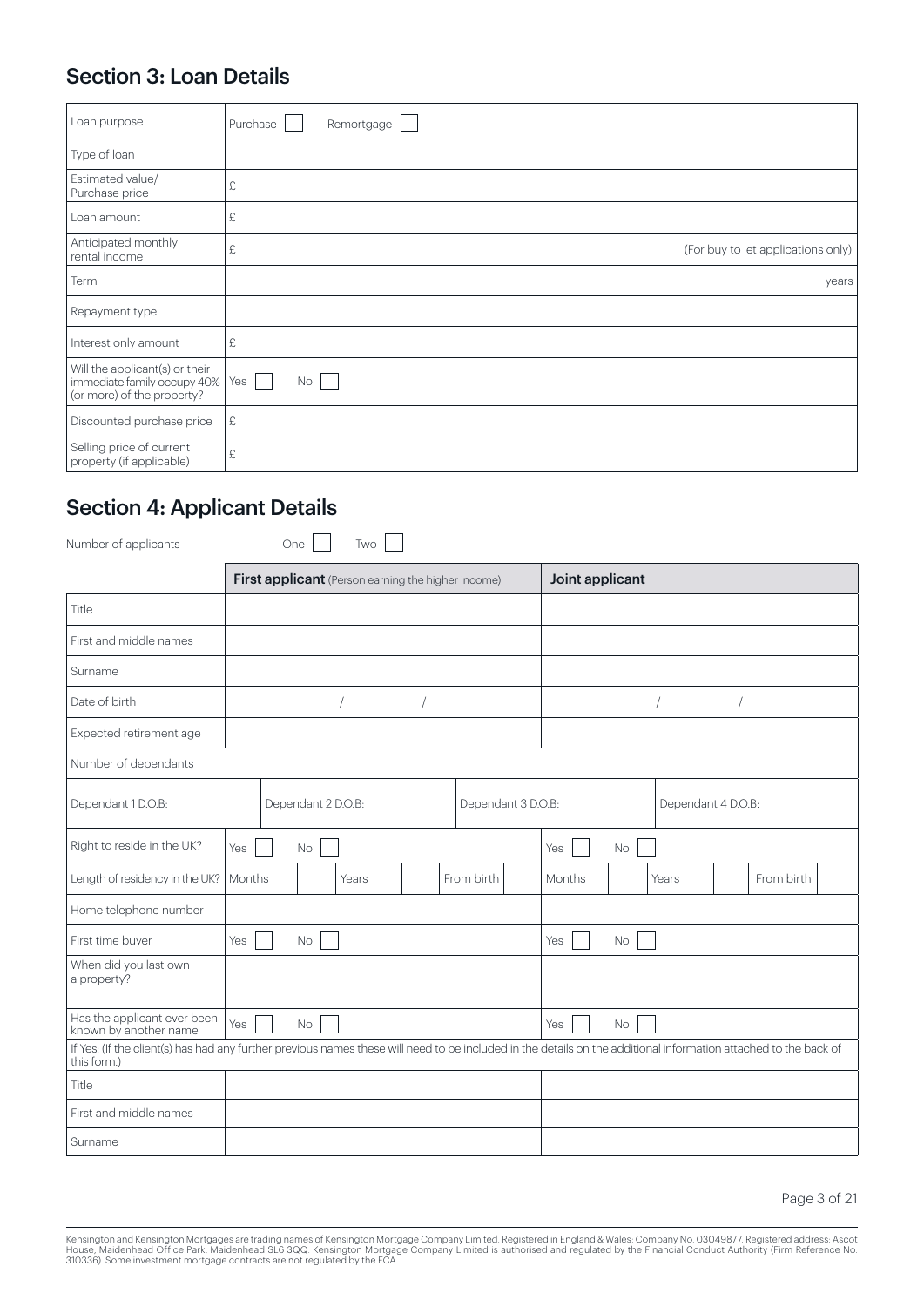# Section 5: Applicant Address History

|                         | First applicant (Person earning the higher income)             |                                            | Joint applicant      |                                                                                                                                        |  |  |
|-------------------------|----------------------------------------------------------------|--------------------------------------------|----------------------|----------------------------------------------------------------------------------------------------------------------------------------|--|--|
| <b>Current Address</b>  |                                                                |                                            |                      |                                                                                                                                        |  |  |
| Residential status      |                                                                |                                            |                      |                                                                                                                                        |  |  |
|                         |                                                                |                                            |                      |                                                                                                                                        |  |  |
|                         |                                                                |                                            |                      |                                                                                                                                        |  |  |
|                         |                                                                |                                            |                      |                                                                                                                                        |  |  |
|                         |                                                                |                                            |                      |                                                                                                                                        |  |  |
|                         |                                                                |                                            |                      |                                                                                                                                        |  |  |
|                         |                                                                |                                            |                      |                                                                                                                                        |  |  |
| From                    | $\sqrt{2}$                                                     | To<br>$\sqrt{2}$                           | $\sqrt{2}$           | $\sqrt{2}$<br>To                                                                                                                       |  |  |
| Current address         |                                                                |                                            |                      |                                                                                                                                        |  |  |
|                         |                                                                |                                            |                      |                                                                                                                                        |  |  |
|                         |                                                                | Postcode                                   |                      | Postcode                                                                                                                               |  |  |
| <b>Previous Address</b> | the additional information attached to the back of this form.) |                                            |                      | (If the client(s) has had any further previous addresses within the last three years, these will need to be included in the details on |  |  |
| Residential status      |                                                                |                                            |                      |                                                                                                                                        |  |  |
|                         |                                                                |                                            |                      |                                                                                                                                        |  |  |
|                         |                                                                |                                            |                      |                                                                                                                                        |  |  |
|                         |                                                                |                                            |                      |                                                                                                                                        |  |  |
|                         |                                                                |                                            |                      |                                                                                                                                        |  |  |
|                         |                                                                |                                            |                      |                                                                                                                                        |  |  |
|                         |                                                                |                                            |                      |                                                                                                                                        |  |  |
| From                    | $\sqrt{2}$                                                     | $\operatorname{\mathsf{To}}$<br>$\sqrt{2}$ | $\sqrt{\phantom{a}}$ | $\sqrt{2}$<br>$\mathsf{T}\circ$                                                                                                        |  |  |
| Previous address        |                                                                |                                            |                      |                                                                                                                                        |  |  |
|                         |                                                                | Postcode                                   |                      | Postcode                                                                                                                               |  |  |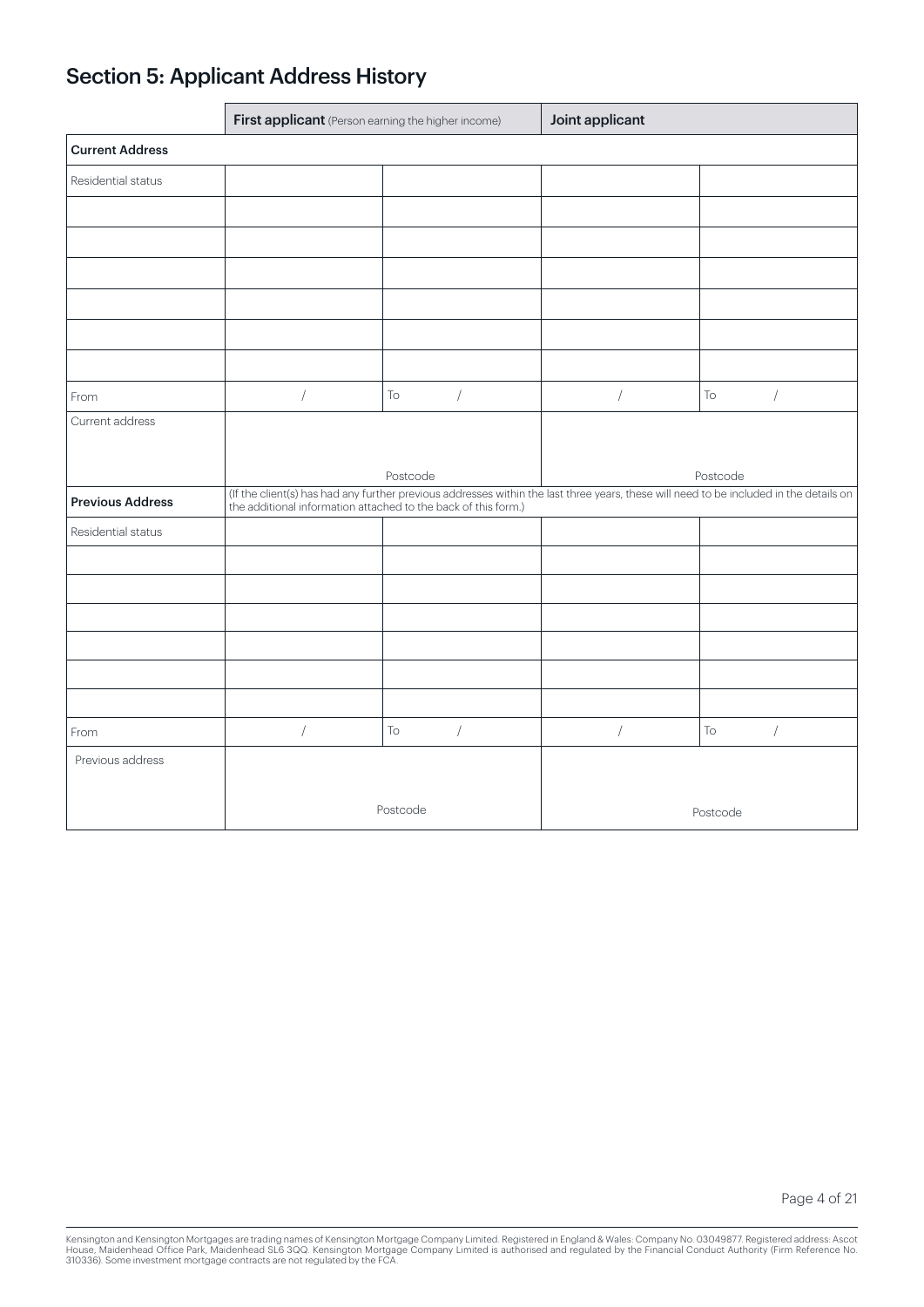## Section 6: Applicant Income

Is the applicant(s) aware of any future changes to their circumstances that would materially impact their ability to repay the mortgage, for example redundancy, early retirement or a significant financial commitment that is due during the term of the mortgage? (The applicant(s) should be made aware that the information provided could influence the amount that may be borrowed)

 $Yes \nightharpoonup No \nightharpoonup$ 

|                 | First applicant (Person earning the higher income) | Joint applicant |
|-----------------|----------------------------------------------------|-----------------|
| Employment type |                                                    |                 |
|                 |                                                    |                 |

| Employed                 |                    |            |                      |            |      |              |            |            |  |      |
|--------------------------|--------------------|------------|----------------------|------------|------|--------------|------------|------------|--|------|
| Job title/Position       |                    |            |                      |            |      |              |            |            |  |      |
| Start date               |                    | $\sqrt{2}$ | $\sqrt{\phantom{a}}$ |            |      |              | $\sqrt{ }$ | $\sqrt{2}$ |  |      |
| % Shareholding           |                    |            |                      |            | $\%$ |              |            |            |  | $\%$ |
| Basic salary             | $\mathbf{f}% _{0}$ |            |                      |            |      | £            |            |            |  |      |
| <b>Bonus</b>             | $\mathbf{f}% _{0}$ |            |                      |            |      | £            |            |            |  |      |
| Commission               | £                  |            |                      |            |      | £            |            |            |  |      |
| Travel allowance         | $\pounds$          |            |                      |            |      | £            |            |            |  |      |
| Shift allowance          | $\mathbf{f}% _{0}$ |            |                      |            |      | $\mathbf{f}$ |            |            |  |      |
| Overtime                 | $\mathbf{f}% _{0}$ |            |                      |            |      | $\mathbf{f}$ |            |            |  |      |
| Self Employed/Contractor |                    |            |                      |            |      |              |            |            |  |      |
| Company type             |                    |            |                      |            |      |              |            |            |  |      |
| Job title                |                    |            |                      |            |      |              |            |            |  |      |
| Nature of business       |                    |            |                      |            |      |              |            |            |  |      |
| Start date               |                    |            |                      |            |      |              |            |            |  |      |
| % Shareholding           |                    |            |                      |            | $\%$ |              |            |            |  | $\%$ |
| Year 1 amount & ending   | $\mathbf{f}% _{0}$ |            | $\sqrt{ }$           | $\sqrt{2}$ |      | £            |            |            |  |      |
| Year 2 amount & ending   | $\mathbf{f}% _{0}$ |            |                      |            |      | $\pounds$    |            |            |  |      |
| Year 3 amount & ending   | $\mathbf{f}% _{0}$ |            |                      |            |      | £            |            |            |  |      |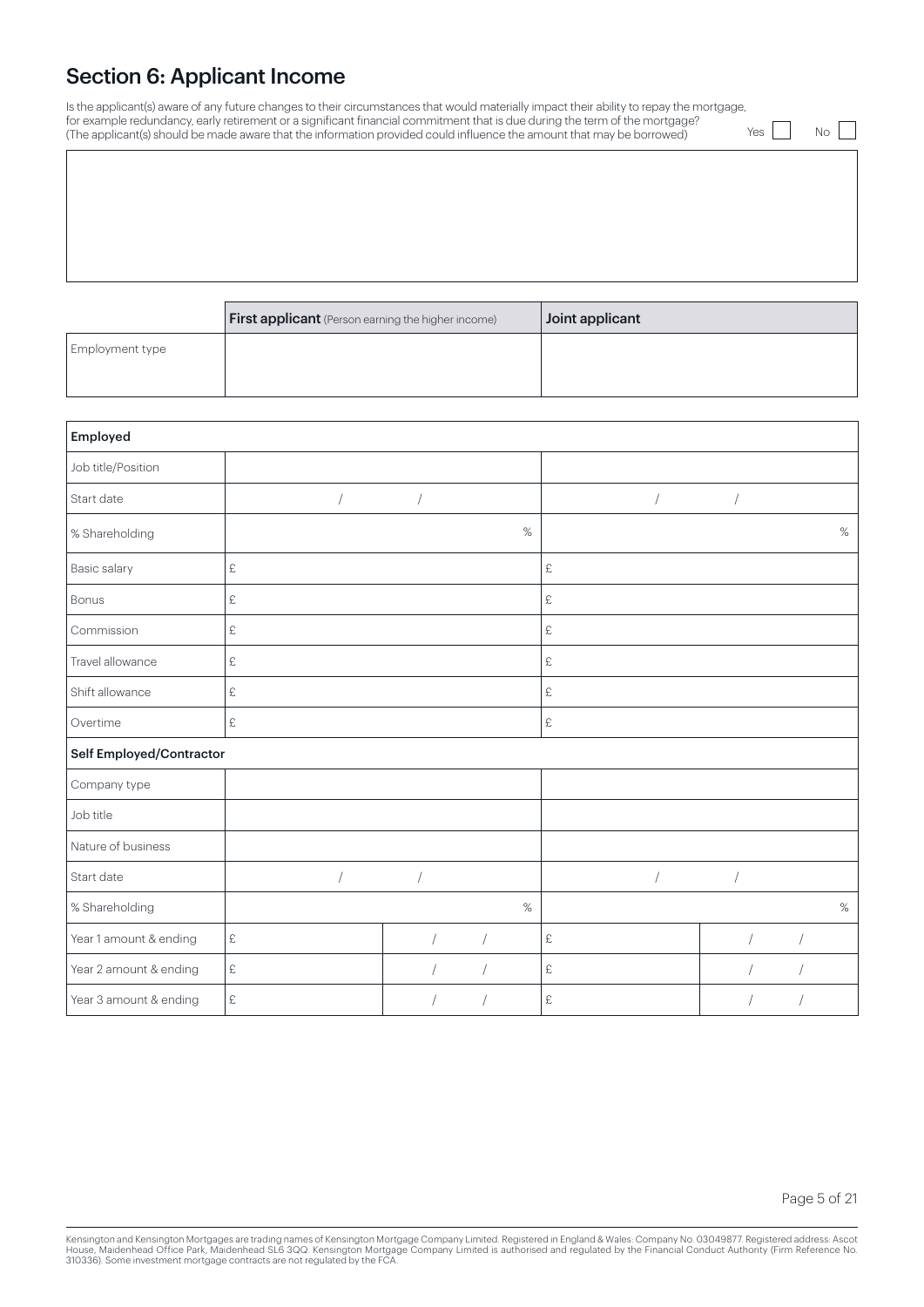## Section 7: Financial Commitments

Please use this section to identify the Applicants financial commitments. Where there are 2 applicants who hold joint commitments, please record 50% of the balance/payment for the commitment for each of the applicants.

|                                                                                                                                                                                                                         |           | <b>First applicant</b> (Person earning the higher income)   Joint applicant |            |   |  |
|-------------------------------------------------------------------------------------------------------------------------------------------------------------------------------------------------------------------------|-----------|-----------------------------------------------------------------------------|------------|---|--|
| Secured Commitments (If the client(s) has had any further secured commitments these will need to be included in the details on the additional<br>information attached to the back of this form.)                        |           |                                                                             |            |   |  |
| Has the applicant held any mortgages<br>or secured loans in the last 36 months<br>(excluding BTL)?                                                                                                                      | Yes<br>No |                                                                             | Yes<br>No  |   |  |
| 1. Balance                                                                                                                                                                                                              | £         |                                                                             | £          |   |  |
| Monthly repayment                                                                                                                                                                                                       | £         |                                                                             | £          |   |  |
| Repaid at completion                                                                                                                                                                                                    | Yes<br>No |                                                                             | Yes<br>No. |   |  |
| 2. Balance                                                                                                                                                                                                              | £         |                                                                             | £          |   |  |
| Monthly repayment                                                                                                                                                                                                       | £         |                                                                             | £          |   |  |
| Repaid at completion                                                                                                                                                                                                    | Yes<br>No |                                                                             | Yes<br>No  |   |  |
| <b>Rental Agreements</b>                                                                                                                                                                                                |           |                                                                             |            |   |  |
| Any residential rental agreements in the last<br>36 months?                                                                                                                                                             | Yes<br>No |                                                                             | Yes<br>No. |   |  |
| 1. If yes: Monthly repayment                                                                                                                                                                                            | £         |                                                                             | £          |   |  |
| 2. If yes: Monthly repayment                                                                                                                                                                                            | £         |                                                                             | £          |   |  |
| Unsecured Commitment Declaration (If the client(s) has any further unsecured commitments to declare, these will need to be included in the<br>details on the additional information attached to the back of this form.) |           |                                                                             |            |   |  |
| Total balance outstanding on any unsecured<br>lending after completion of this mortgage<br>(excluding credit cards and loans that will<br>expire in the next 6 months)                                                  | £         |                                                                             | £          |   |  |
| Total payments on any unsecured lending after<br>completion of this mortgage (excluding credit<br>cards and loans that will expire in the next<br>6 months)                                                             | £         |                                                                             | £          |   |  |
| Does the applicant have any credit cards with<br>outstanding balances - if so, please list the                                                                                                                          | £         |                                                                             | £          |   |  |
| individual balances below?                                                                                                                                                                                              | £         |                                                                             | £          |   |  |
|                                                                                                                                                                                                                         | £         |                                                                             | £          |   |  |
| <b>Household Expenditure</b><br>Please enter how much the household spend on the following:                                                                                                                             |           |                                                                             |            |   |  |
| Food, drink and other housekeeping costs                                                                                                                                                                                | £         | Childcare / nursery costs                                                   |            | £ |  |
| Tobacco related products                                                                                                                                                                                                | £         | Maintenance i.e. child maintenance, alimony etc.                            |            | £ |  |
| Clothing and footwear                                                                                                                                                                                                   | £         | School and education costs                                                  |            | £ |  |
| TV, phone and internet connections                                                                                                                                                                                      | £         | Public transport                                                            |            | £ |  |
| Utilities (electricity, gas, sewage, water etc.)                                                                                                                                                                        | £         | Private transport, including insurance                                      |            | £ |  |
| Furnishing and property maintenance                                                                                                                                                                                     | £         | Recreation, including eating out and holidays                               |            | £ |  |
| Household insurance                                                                                                                                                                                                     | £         | Mandatory savings / investment contributions                                |            | £ |  |
| Ground rent and service charges                                                                                                                                                                                         | £         | Other monthly expenditure                                                   |            | £ |  |
| Council tax                                                                                                                                                                                                             | £         |                                                                             |            |   |  |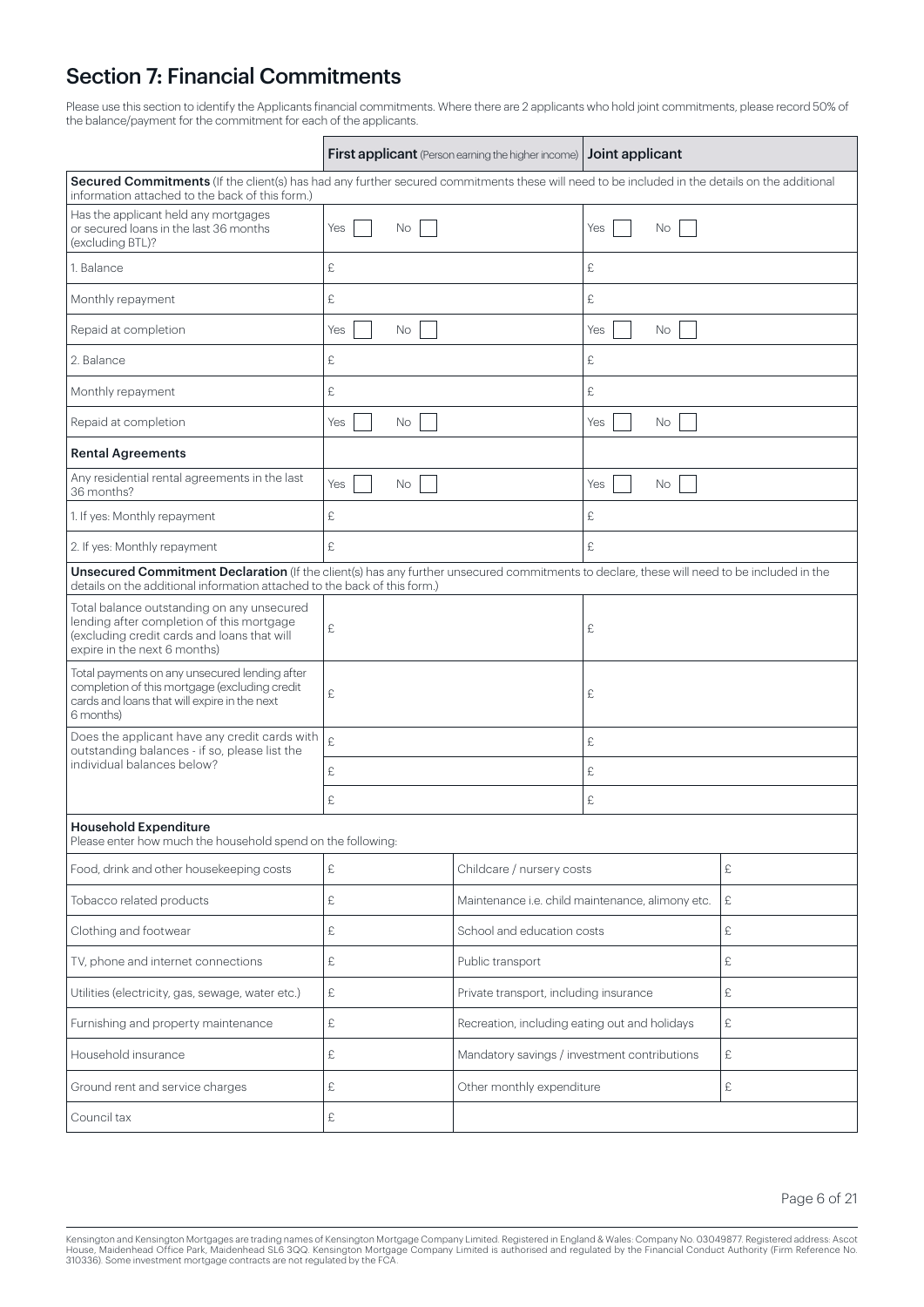## Section 8: Product Selection

Please confirm that you have received permission from the applicant(s) (either directly from the applicant(s) or via an intermediary as applicable) to undertake a credit search against their name(s). Yes

Please refer to our website to see our current product range

Product name

Please see your KFI

# Section 9: Applicant Further Information

|                                               | First applicant (Person earning the higher income) | Joint applicant |  |  |
|-----------------------------------------------|----------------------------------------------------|-----------------|--|--|
| Nationality                                   |                                                    |                 |  |  |
| Marital status                                |                                                    |                 |  |  |
|                                               |                                                    |                 |  |  |
|                                               |                                                    |                 |  |  |
| Gender                                        |                                                    |                 |  |  |
| Please provide at least one telephone number  |                                                    |                 |  |  |
| Home telephone number                         |                                                    |                 |  |  |
| Work telephone number                         |                                                    |                 |  |  |
| Mobile telephone number                       |                                                    |                 |  |  |
| Email address                                 |                                                    |                 |  |  |
| Preferred contact method                      |                                                    |                 |  |  |
| National insurance/<br>Social security number |                                                    |                 |  |  |
| Relationship to Applicant 1                   |                                                    |                 |  |  |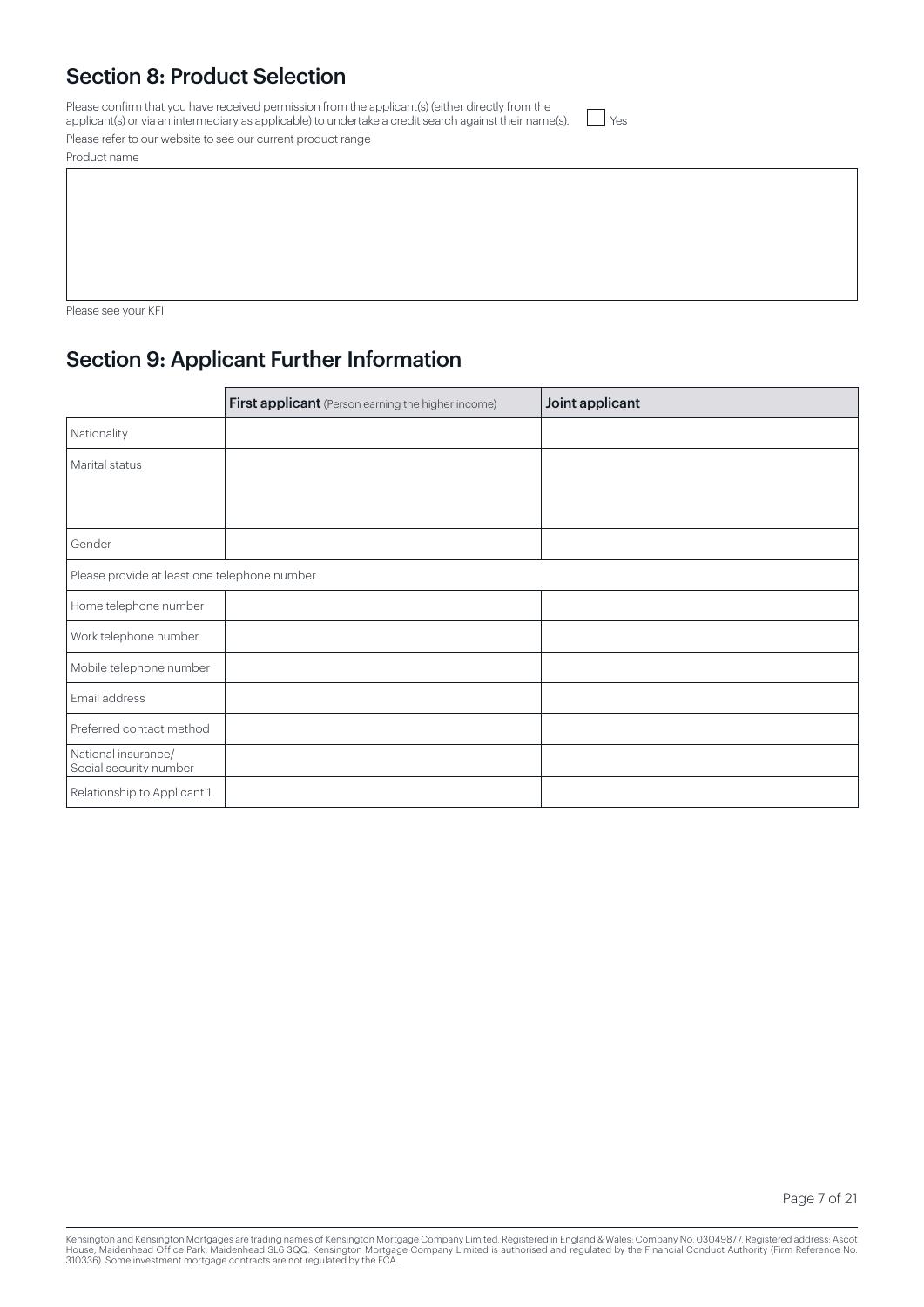# Section 10: Applicant Income

|                              | First applicant (Person earning the higher income) | Joint applicant |
|------------------------------|----------------------------------------------------|-----------------|
| Employed                     |                                                    |                 |
| Company name                 |                                                    |                 |
| Job title                    |                                                    |                 |
| Payroll number               |                                                    |                 |
| Nature of business           |                                                    |                 |
| Address                      |                                                    |                 |
|                              | Postcode                                           | Postcode        |
| Contact name                 |                                                    |                 |
| Contact phone number         |                                                    |                 |
| Self Employed/Contractor     |                                                    |                 |
| Company name                 |                                                    |                 |
| Address                      |                                                    |                 |
|                              | Postcode                                           | Postcode        |
| <b>Business Phone number</b> |                                                    |                 |
| Do you have an accountant?   | Yes<br>$\rm No$                                    | Yes<br>$\rm No$ |
| Accountant Name              |                                                    |                 |
| Company Name                 |                                                    |                 |
| Qualifications               |                                                    |                 |
| Telephone Number             |                                                    |                 |
| Address                      |                                                    |                 |
|                              | Postcode                                           | Postcode        |

## Section 11: Buy to Let Portfolio Details

(If the client(s) has had any further second charges on any buy to let properties these will need to be included in the details on the additional information attached to the back of this form.)

|                                                                                                                                                | <b>First applicant</b> (Person earning the higher income)                          | Joint applicant  |
|------------------------------------------------------------------------------------------------------------------------------------------------|------------------------------------------------------------------------------------|------------------|
| Since the time of purchase<br>/ inheritance have any of<br>the applicants or a related<br>person ever occupied the<br>property?                | Yes<br>No.                                                                         | No.<br>Yes       |
| Do any of the applicants<br>own any other property<br>or properties which are<br>occupied as a dwelling on the<br>basis of a rental agreement? | Yes<br>No.                                                                         | No.<br>Yes       |
| Is this a let-to-buy<br>transaction?                                                                                                           | Yes<br>No                                                                          | <b>No</b><br>Yes |
| Is more than 50% of the loan<br>for a business purpose? / or<br>is the predominant purpose<br>a business purpose?                              | Yes $\vert$<br>No.                                                                 | No.<br>Yes       |
|                                                                                                                                                | Please supply the following information about the applicants Buy To Let portfolio: |                  |
| Total number of properties                                                                                                                     |                                                                                    |                  |
| Estimated value of portfolio                                                                                                                   | £                                                                                  | £                |
| <b>Total Outstanding balances</b><br>of mortgages and secured<br>loans                                                                         | £                                                                                  | £                |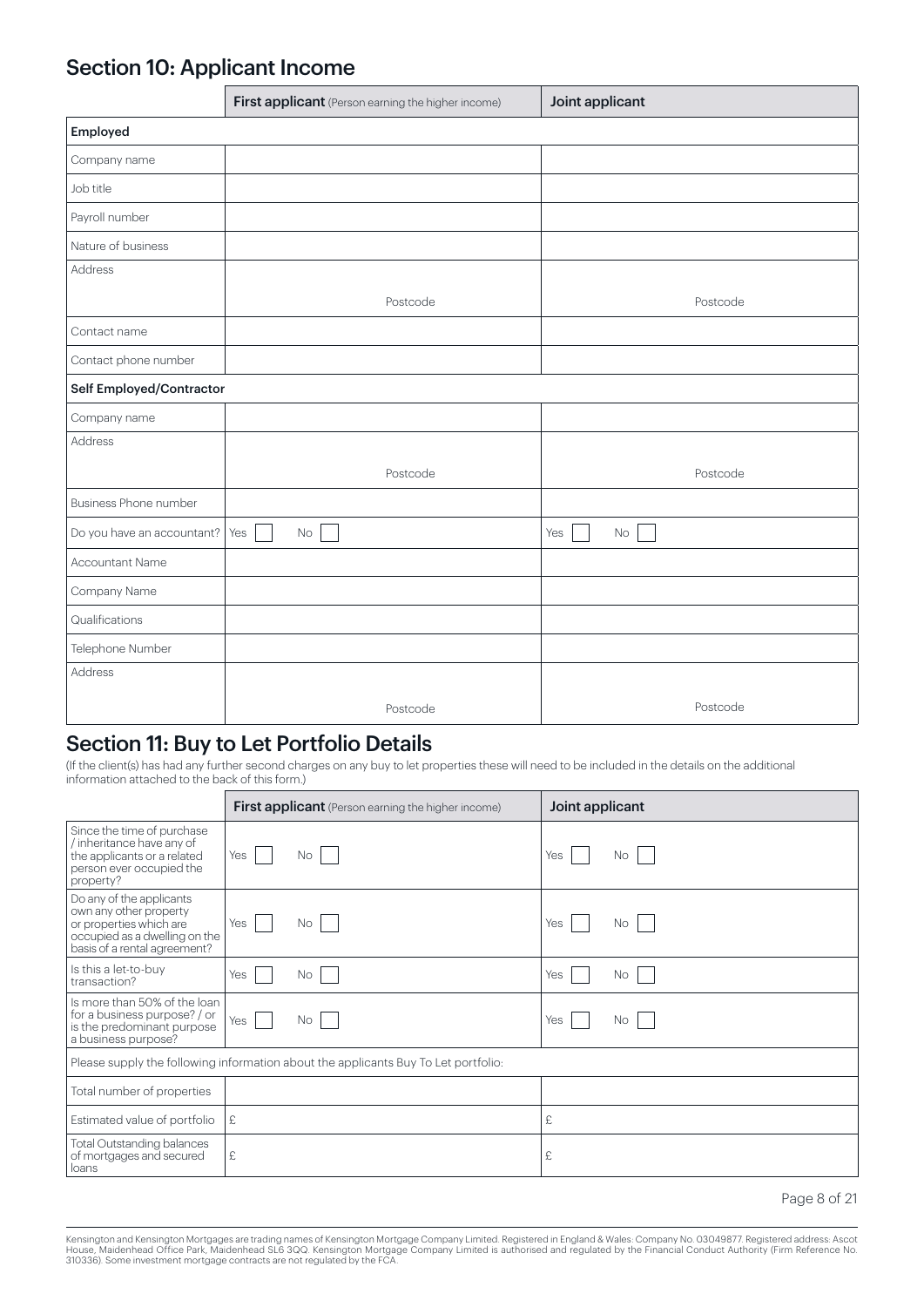## Section 12: Lender/Landlord Details

(If the client(s) has had any further lender/landlord details these will need to be included in the details on the additional information attached to the back of this form.)

|                    | First applicant (Person earning the higher income) | Joint applicant |
|--------------------|----------------------------------------------------|-----------------|
| Lender name        |                                                    |                 |
| Loan start date    |                                                    |                 |
| Name of landlord   |                                                    |                 |
| Landlord Type      |                                                    |                 |
| Tenancy start date |                                                    |                 |
| Tenancy end date   |                                                    |                 |
| Payment            |                                                    |                 |
| Contact number     |                                                    |                 |
| Address            |                                                    |                 |
|                    |                                                    |                 |
|                    | Postcode                                           | Postcode        |

## Section 13: Additional Loan Information

#### Capital Raising Purpose

Does the applicant(s) require any additional borrowing over and above their current mortgage? Yes  $\Box$  No  $\Box$ 

Please provide us with a breakdown of the capital raising purpose

| Purpose | Amount |
|---------|--------|
|         |        |
|         |        |
|         |        |
|         |        |
|         |        |
|         |        |

#### Deposit Source

| Source of deposit | Deposit amount |
|-------------------|----------------|
|                   |                |
|                   |                |
|                   |                |
|                   |                |
|                   |                |
|                   |                |

| Vehicle | Amount |
|---------|--------|
|         |        |
|         |        |
|         |        |
|         |        |
|         |        |
|         |        |
|         |        |
|         |        |
|         |        |
|         |        |

## Repayment Vehicle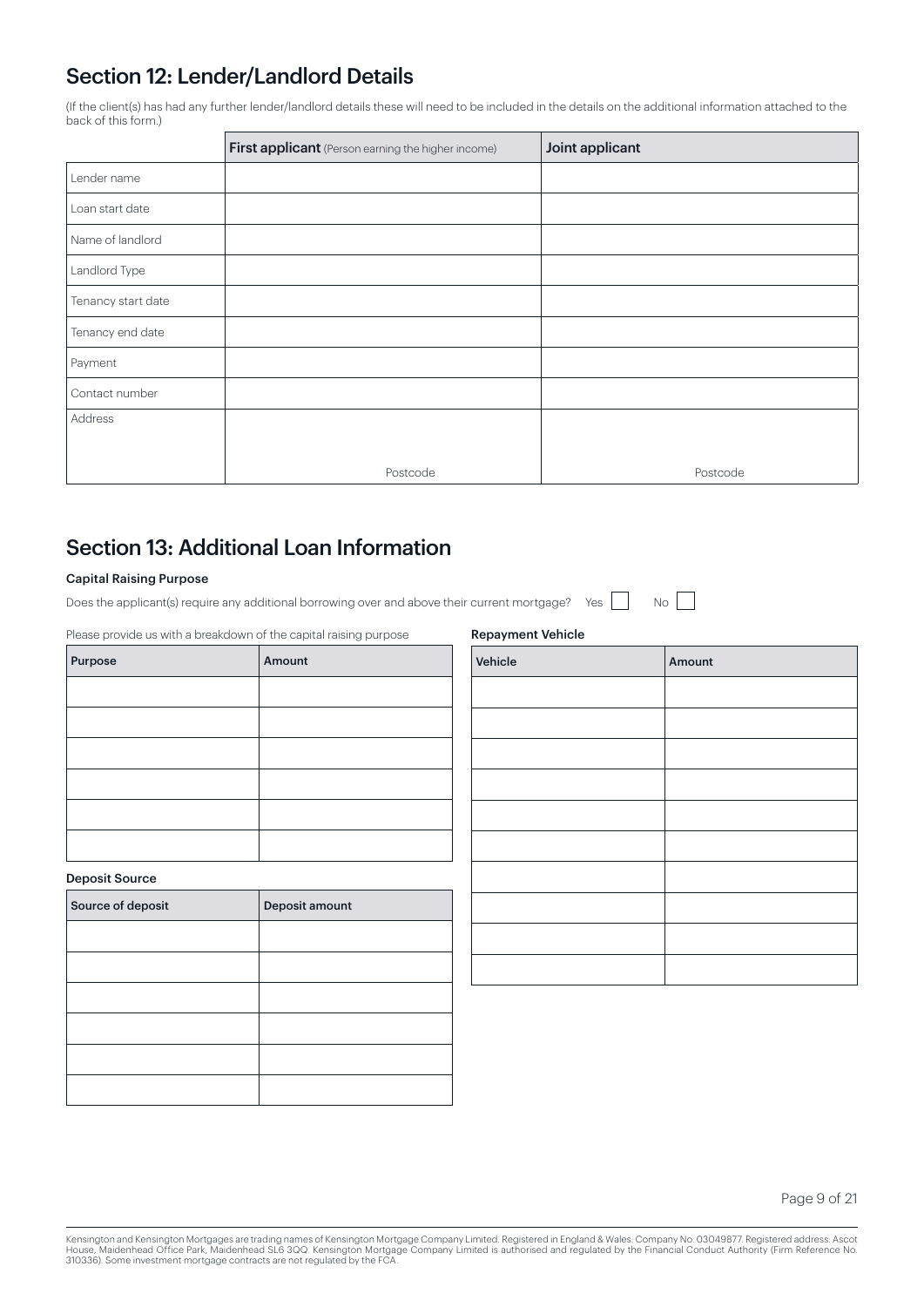# Section 14: Property Details

| Please confirm the security address:                  |                                                                             |           |
|-------------------------------------------------------|-----------------------------------------------------------------------------|-----------|
| Address                                               |                                                                             |           |
|                                                       | Postcode                                                                    |           |
| Description of property                               |                                                                             |           |
|                                                       |                                                                             |           |
| Tenure                                                |                                                                             |           |
| Property type                                         |                                                                             |           |
| Vendor type                                           |                                                                             |           |
|                                                       |                                                                             |           |
| Is the property a new build?                          | Yes<br>No                                                                   |           |
| Year of construction                                  |                                                                             |           |
| Number of storeys                                     |                                                                             |           |
| Number of bedrooms                                    |                                                                             |           |
| Years remaining on lease                              |                                                                             |           |
| Wall type                                             |                                                                             |           |
| Roof Type                                             |                                                                             |           |
|                                                       | Is the property connected to or above a commercial property?                | Yes<br>No |
| Is the property subject to agricultural restrictions? |                                                                             | Yes<br>No |
|                                                       | Is the property being purchased under the Government's Right to Buy scheme? | Yes<br>No |

## Buy to Let Property Details

| What proportion of rent do you pay to your letting agent?     | %          |
|---------------------------------------------------------------|------------|
| Does your letting agent provide a void guarantee?             | Yes<br>No  |
| How much do you expect to pay for service charges per annum?  | 七          |
| How much do you expect to pay for ground rent per annum?      |            |
| Is the property a House in Multiple Occupation?               | Yes<br>No  |
| Is the property a Multi-Unit Block?                           | Yes<br>No. |
| What proportion of the property will be owned by applicant 1? | %          |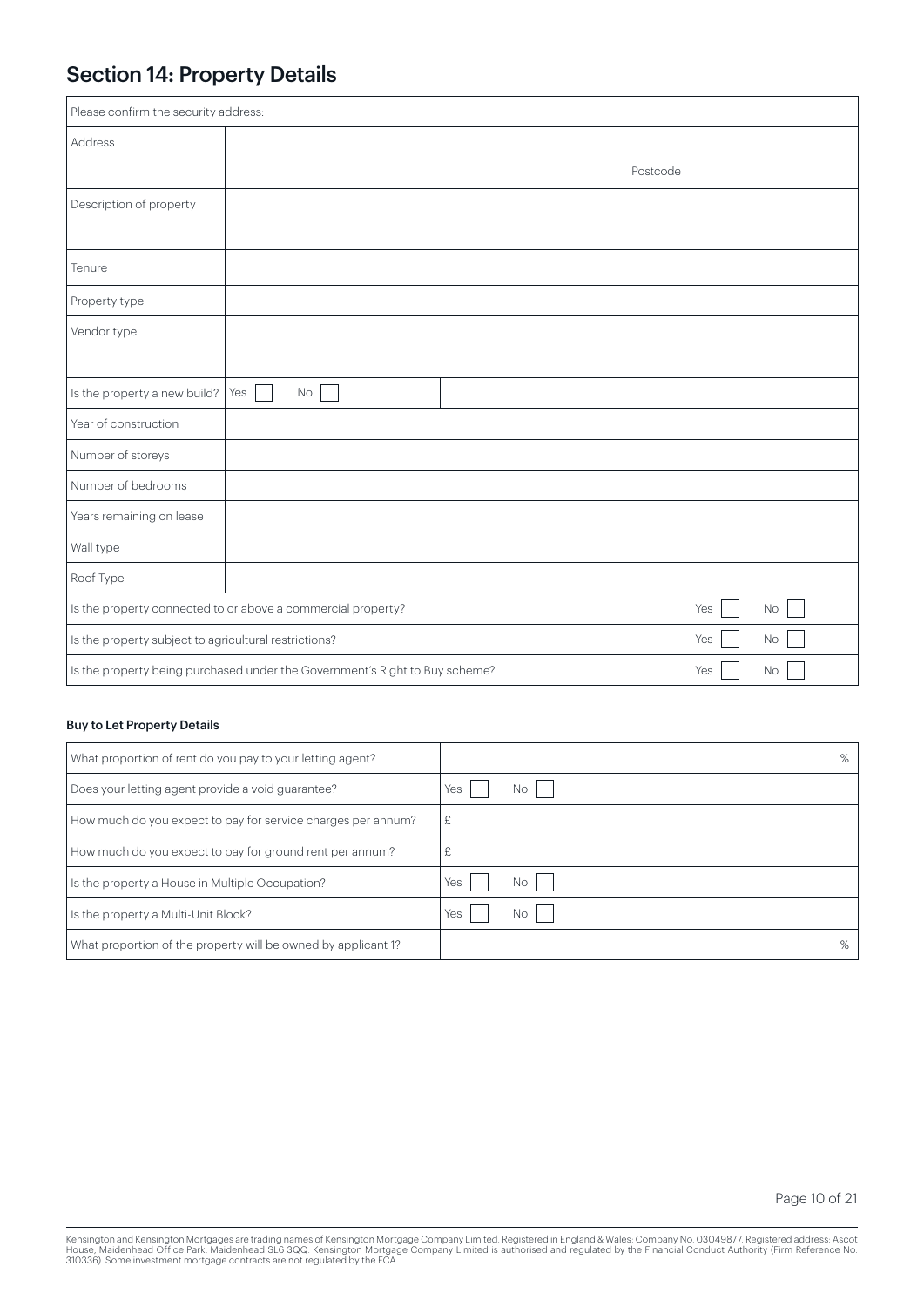## Section 15: Access Details

| Arrangements to Access the Property | Provide details for the valuer to gain access to inspect the property:                             |     |     |
|-------------------------------------|----------------------------------------------------------------------------------------------------|-----|-----|
| Contact                             |                                                                                                    |     |     |
| Contact name                        |                                                                                                    |     |     |
| Contact telephone number            |                                                                                                    |     |     |
|                                     | Please provide any additional information which will help the valuer to gain access:               |     |     |
|                                     |                                                                                                    |     |     |
|                                     |                                                                                                    |     |     |
| <b>Other Occupants</b>              |                                                                                                    |     |     |
|                                     | Upon completion, will there be any other occupants living at the property who are aged 17 or over? | Yes | No. |

|               | Other occupant: 1 | Other occupant: 2 |
|---------------|-------------------|-------------------|
| First name    |                   |                   |
| Surname       |                   |                   |
| Date of birth |                   |                   |
| Relationship  |                   |                   |

## Section 16: Solicitor's Details

All solicitors must have three or more partners and be accredited with the Law Society's Conveyancing Quality Scheme (CQS) in England & Wales, or registered with the Law Society of Scotland in Scotland.

| Use panel solicitor?                          | Yes<br>No |
|-----------------------------------------------|-----------|
| If no, please complete the following:         |           |
| Solicitor contact name                        |           |
| Firm name and address of<br>solicitor company |           |
|                                               | Postcode  |
| Telephone number                              |           |
| Fax number                                    |           |
| Email number                                  |           |
| DX address                                    |           |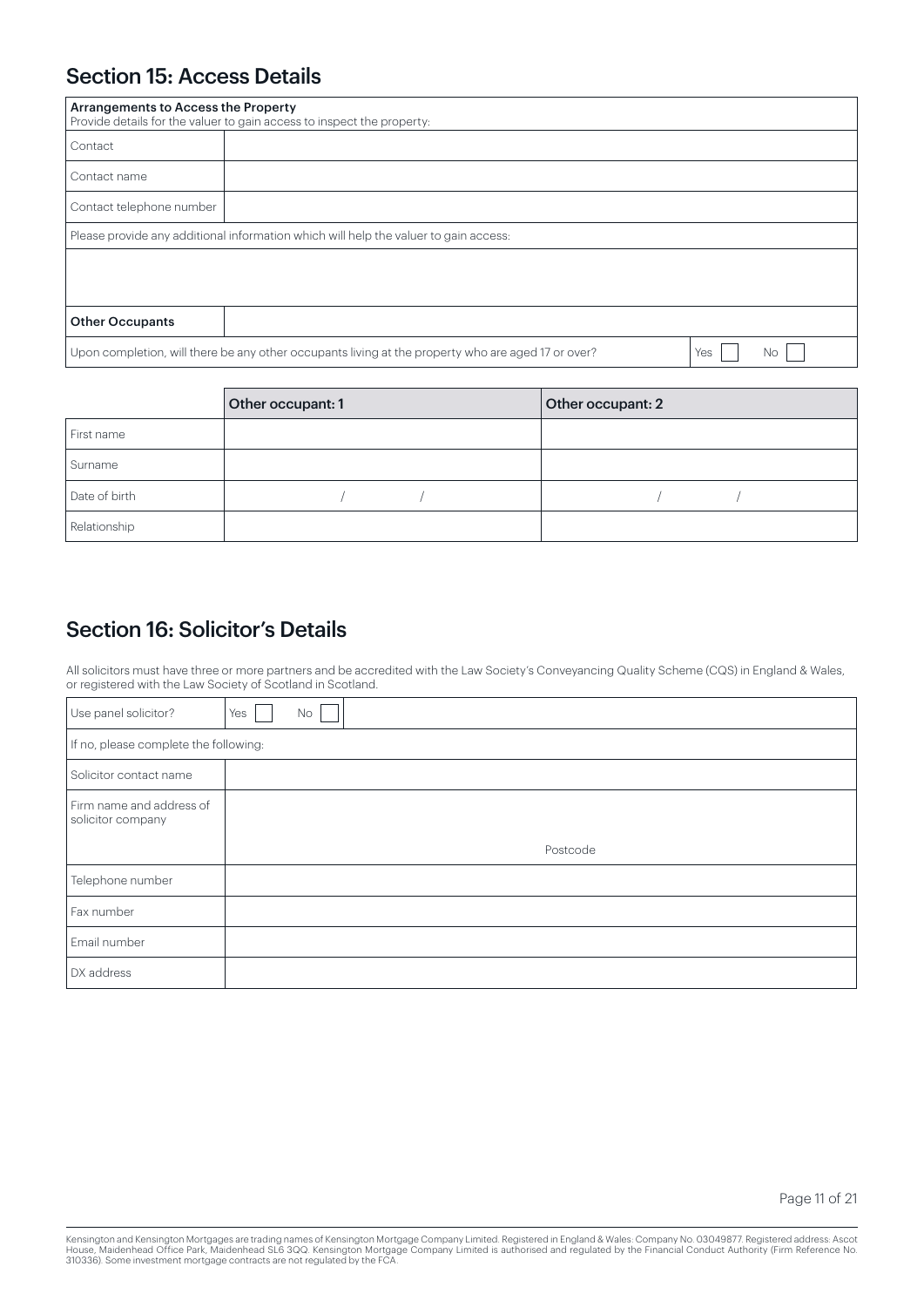## Section 17: Additional Information

Please detail any additional information you feel is relevant to the application

|                           | First applicant (Person earning the higher income) | Joint applicant |
|---------------------------|----------------------------------------------------|-----------------|
| Applicant Other Name      |                                                    |                 |
| <b>Employment Details</b> |                                                    |                 |
| Lender Details            |                                                    |                 |
| Landlord Details          |                                                    |                 |
| Other Occupant            |                                                    |                 |

|                              | I confirm that the applicant(s) has/have agreed (either by informing me directly or via an intermediary) that Kensington, and its affiliates and other<br>businesses in its group may use his/her/their information for the purpose of sending him/her/them details of other products and services that may be<br>of interest to him/her/them by expressly opting in to receipt of such details by the methods indicated below: |     |    |
|------------------------------|---------------------------------------------------------------------------------------------------------------------------------------------------------------------------------------------------------------------------------------------------------------------------------------------------------------------------------------------------------------------------------------------------------------------------------|-----|----|
| Post                         |                                                                                                                                                                                                                                                                                                                                                                                                                                 | Yes | No |
| Telephone                    |                                                                                                                                                                                                                                                                                                                                                                                                                                 | Yes | No |
| Email                        |                                                                                                                                                                                                                                                                                                                                                                                                                                 | Yes | No |
| SMS                          |                                                                                                                                                                                                                                                                                                                                                                                                                                 | Yes | No |
| Other electronic means       |                                                                                                                                                                                                                                                                                                                                                                                                                                 | Yes | No |
| Direct Debit                 | The applicant(s) has/have confirmed to me directly or via an intermediary (as applicable) that they are the holder(s) of the UK bank/building society<br>account named below, and that they are the only person(s) required to authorise debits from this account. (NB: Kensington cannot accept payments<br>from a company/business account or from a party not named on the mortgage account).                                |     |    |
| <b>Bank Name</b>             |                                                                                                                                                                                                                                                                                                                                                                                                                                 |     |    |
| Address                      |                                                                                                                                                                                                                                                                                                                                                                                                                                 |     |    |
| Account holder name          |                                                                                                                                                                                                                                                                                                                                                                                                                                 |     |    |
| <b>Preferred Payment Day</b> |                                                                                                                                                                                                                                                                                                                                                                                                                                 |     |    |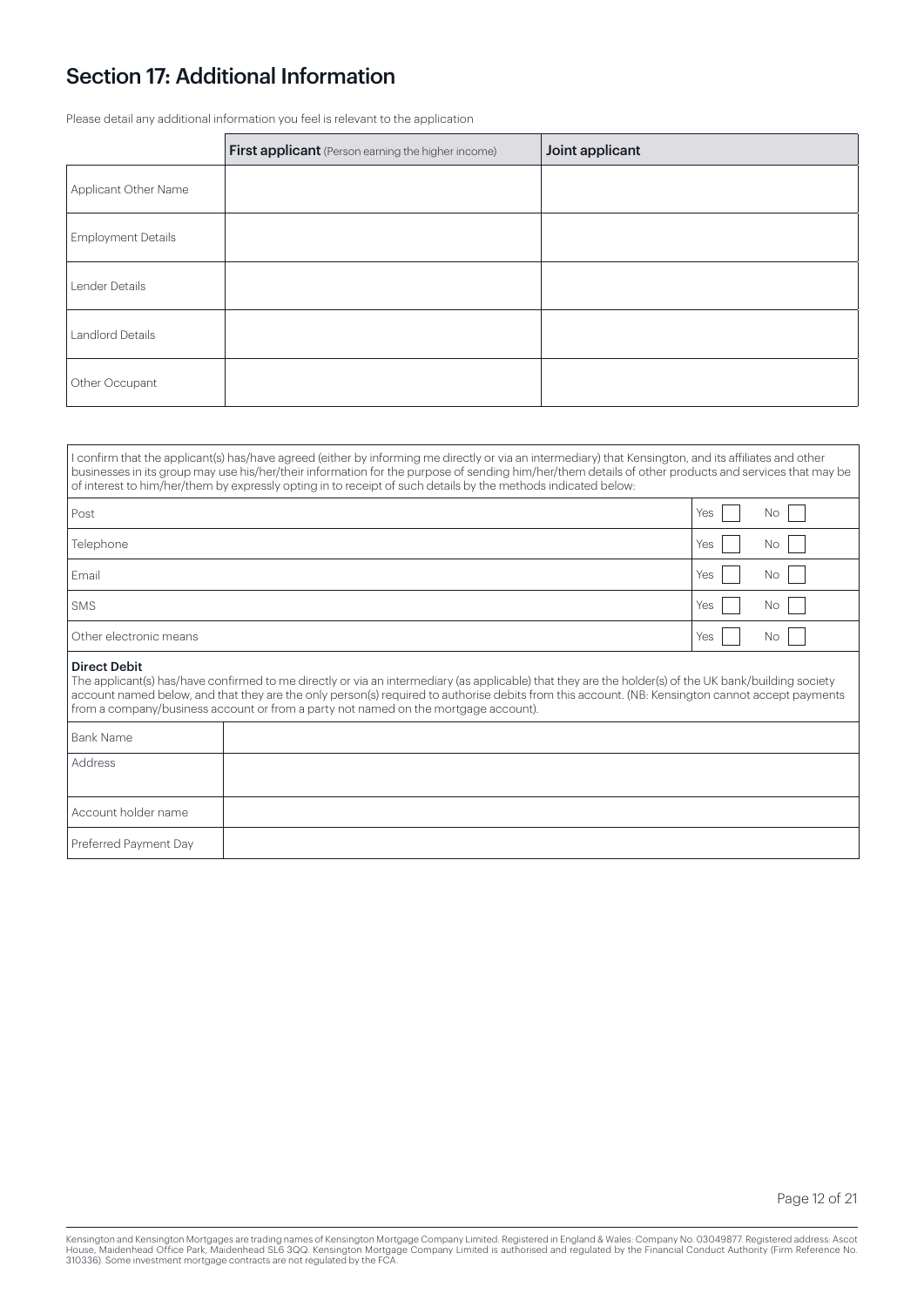# Section 18: Limited Company BTL

| Name of company                                    |          |
|----------------------------------------------------|----------|
| Address of company                                 | Postcode |
| Registered company number                          |          |
| Date of company incorporation                      |          |
| Company SIC code                                   |          |
| Company financing<br>information - annual turnover |          |

|                                        | Director 1 |                |                      |                      |                      | Director 2 |          |                      |                   |                      |  |
|----------------------------------------|------------|----------------|----------------------|----------------------|----------------------|------------|----------|----------------------|-------------------|----------------------|--|
| Title                                  |            |                |                      |                      |                      |            |          |                      |                   |                      |  |
| First and middle names                 |            |                |                      |                      |                      |            |          |                      |                   |                      |  |
| Surname                                |            |                |                      |                      |                      |            |          |                      |                   |                      |  |
| Date of birth                          |            |                | $\sqrt{\phantom{a}}$ | $\sqrt{\phantom{a}}$ |                      |            |          | $\sqrt{\phantom{a}}$ | $\bigg)$          |                      |  |
| Estimated retirement age               |            |                |                      |                      |                      |            |          |                      |                   |                      |  |
| Nationality                            |            |                |                      |                      |                      |            |          |                      |                   |                      |  |
| Permanent right to reside in<br>the UK | Yes        | $\rm No$       |                      |                      |                      | Yes        | $\rm No$ |                      |                   |                      |  |
| Length of residency in the UK?         | Months     |                | Years                |                      | From birth           | Months     |          | Years                |                   | From birth           |  |
| Marital status                         |            |                |                      |                      |                      |            |          |                      |                   |                      |  |
| Previous names                         |            |                |                      |                      |                      |            |          |                      |                   |                      |  |
| Current address                        |            |                |                      |                      |                      |            |          |                      |                   |                      |  |
|                                        |            |                |                      | Postcode             |                      |            |          |                      | Postcode          |                      |  |
| Previous address                       |            |                |                      |                      |                      |            |          |                      |                   |                      |  |
|                                        |            |                |                      | Postcode             |                      |            |          |                      | Postcode          |                      |  |
| Residential status                     |            |                |                      |                      |                      |            |          |                      |                   |                      |  |
|                                        |            |                |                      |                      |                      |            |          |                      |                   |                      |  |
|                                        |            |                |                      |                      |                      |            |          |                      |                   |                      |  |
|                                        |            |                |                      |                      |                      |            |          |                      |                   |                      |  |
| From                                   |            | $\overline{1}$ | $\mathsf{T}\circ$    |                      | $\sqrt{\phantom{a}}$ |            | $\bigg)$ |                      | $\mathsf{T}\circ$ | $\sqrt{\phantom{a}}$ |  |
| Company role                           |            |                |                      |                      |                      |            |          |                      |                   |                      |  |
| Shareholding (%)                       |            |                |                      |                      |                      |            |          |                      |                   |                      |  |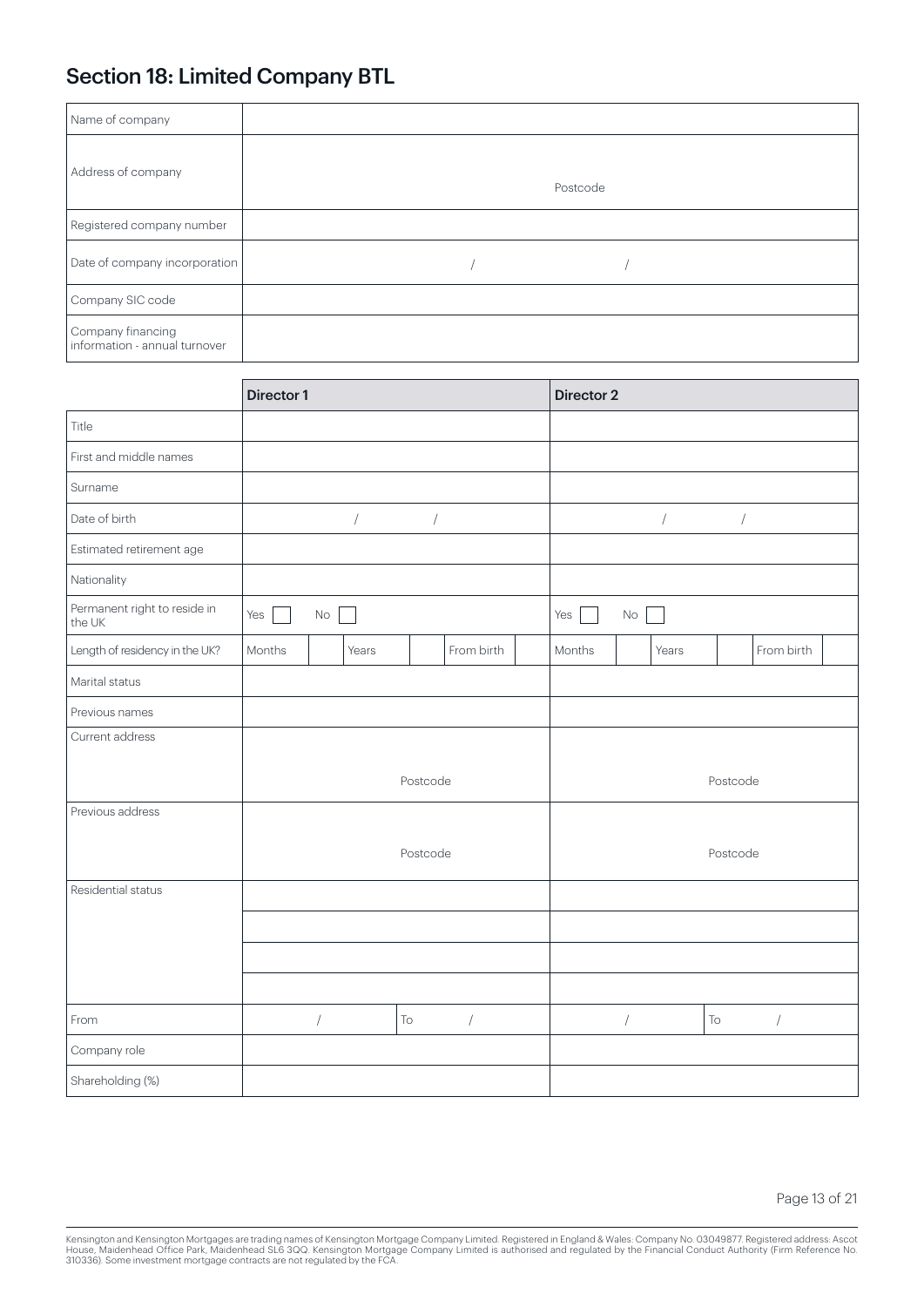|                                        | Director 3 |                      |                |                      | Director 4 |            |                      |                   |                      |  |
|----------------------------------------|------------|----------------------|----------------|----------------------|------------|------------|----------------------|-------------------|----------------------|--|
| Title                                  |            |                      |                |                      |            |            |                      |                   |                      |  |
| First and middle names                 |            |                      |                |                      |            |            |                      |                   |                      |  |
| Surname                                |            |                      |                |                      |            |            |                      |                   |                      |  |
| Date of birth                          |            | $\sqrt{\phantom{a}}$ | $\overline{1}$ |                      |            |            | $\sqrt{\phantom{a}}$ | $\overline{ }$    |                      |  |
| Estimated retirement age               |            |                      |                |                      |            |            |                      |                   |                      |  |
| Nationality                            |            |                      |                |                      |            |            |                      |                   |                      |  |
| Permanent right to reside in<br>the UK | Yes        | No                   |                |                      | Yes        | $\rm No$   |                      |                   |                      |  |
| Length of residency in the UK?         | Months     | Years                |                | From birth           | Months     |            | Years                |                   | From birth           |  |
| Marital status                         |            |                      |                |                      |            |            |                      |                   |                      |  |
| Previous names                         |            |                      |                |                      |            |            |                      |                   |                      |  |
| Current address                        |            |                      |                |                      |            |            |                      |                   |                      |  |
|                                        |            |                      | Postcode       |                      |            |            |                      | Postcode          |                      |  |
| Previous address                       |            |                      |                |                      |            |            |                      |                   |                      |  |
|                                        |            |                      | Postcode       |                      |            |            |                      | Postcode          |                      |  |
| Residential status                     |            |                      |                |                      |            |            |                      |                   |                      |  |
|                                        |            |                      |                |                      |            |            |                      |                   |                      |  |
|                                        |            |                      |                |                      |            |            |                      |                   |                      |  |
|                                        |            |                      |                |                      |            |            |                      |                   |                      |  |
| From                                   |            | $\sqrt{2}$           | To             | $\sqrt{\phantom{a}}$ |            | $\sqrt{2}$ |                      | $\mathsf{T}\circ$ | $\sqrt{\phantom{a}}$ |  |
| Company role                           |            |                      |                |                      |            |            |                      |                   |                      |  |
| Shareholding (%)                       |            |                      |                |                      |            |            |                      |                   |                      |  |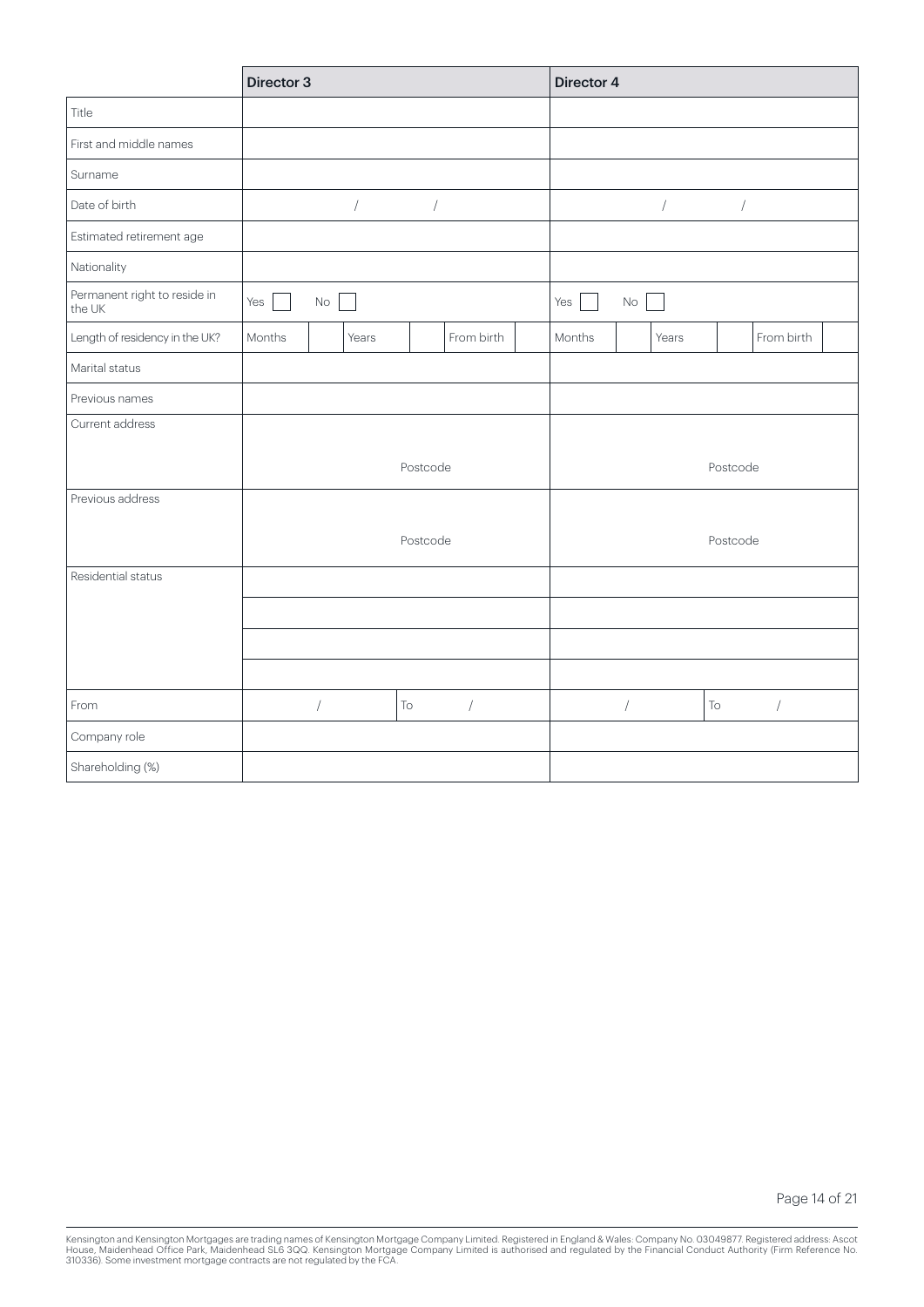# Additional Details Appendix

## Intermediary fees

|  | . . |  |  |
|--|-----|--|--|
|--|-----|--|--|

## Packager Fees

|--|

#### Other Sources of Income App 1

| Source | Date commenced | Amount |
|--------|----------------|--------|
|        |                | £.     |
|        |                | £      |
|        |                | £      |
|        |                | £      |
|        |                | £      |
|        |                | £      |
|        |                | £      |
|        |                |        |

#### Other Sources of Income App 2

| Source | Date commenced | Amount |
|--------|----------------|--------|
|        |                | £.     |
|        |                | £      |
|        |                | £      |
|        |                | £      |
|        |                | £      |
|        |                | £      |
|        |                | £      |
|        |                | £      |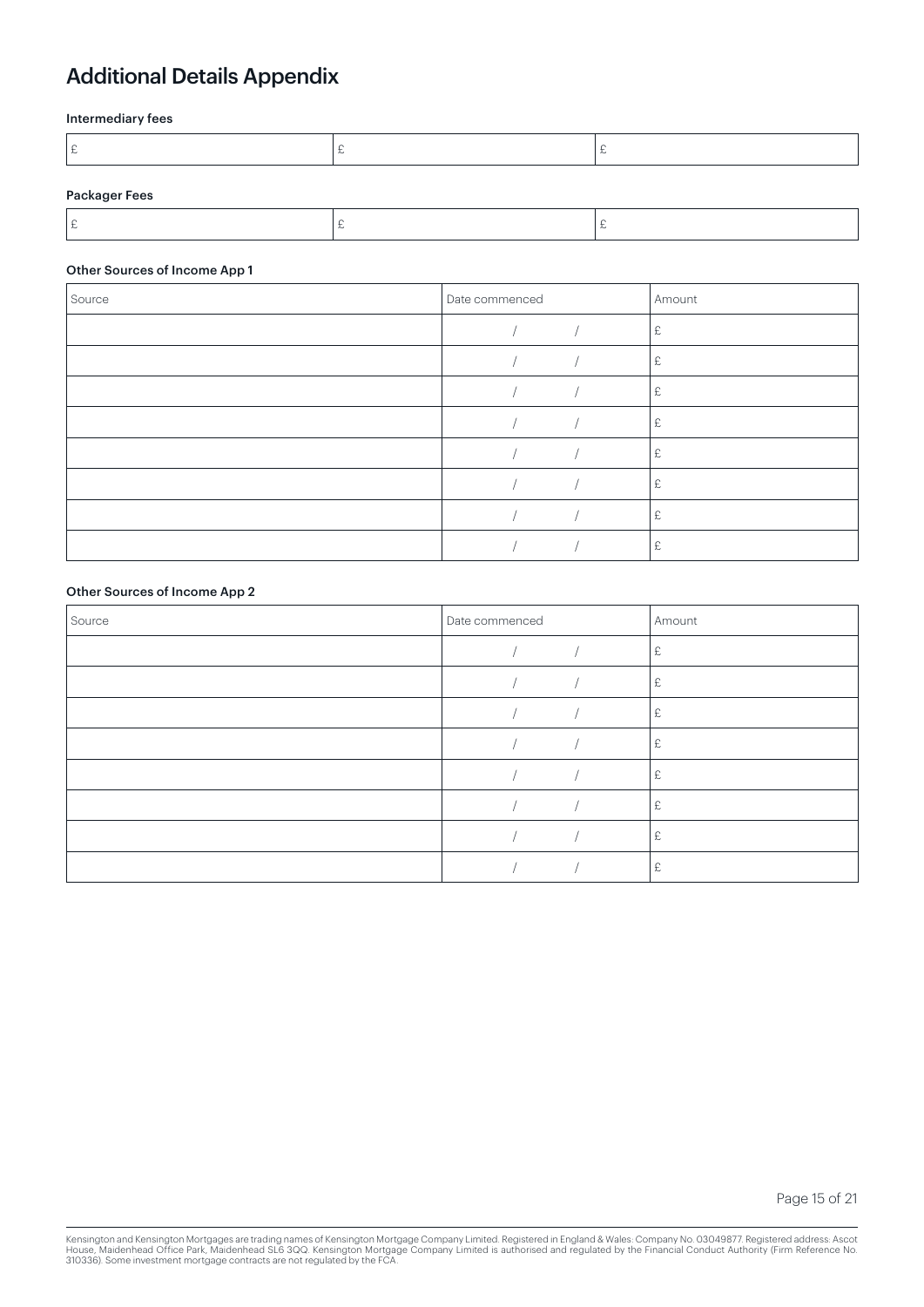#### Other Secured Commitments

|                      | First applicant (Person earning the higher income) | Joint applicant  |
|----------------------|----------------------------------------------------|------------------|
| Balance              | £                                                  | £                |
| Monthly repayment    | £                                                  | £                |
| Repaid at completion | Yes<br>No                                          | Yes<br>No        |
| Balance              | £                                                  | £                |
| Monthly repayment    | £                                                  | £                |
| Repaid at completion | Yes<br>No                                          | Yes<br>No        |
| Balance              | £                                                  | £                |
| Monthly repayment    | $\mathbf{f}% _{0}$                                 | £                |
| Repaid at completion | Yes<br>No                                          | Yes<br>No        |
| Balance              | $\pounds$                                          | £                |
| Monthly repayment    | $\pounds$                                          | £                |
| Repaid at completion | No<br>Yes                                          | Yes<br>No        |
| Balance              | £                                                  | £                |
| Monthly repayment    | £                                                  | £                |
| Repaid at completion | Yes<br>No                                          | Yes<br>No        |
| Balance              | £                                                  | £                |
| Monthly repayment    | £                                                  | £                |
| Repaid at completion | Yes<br>No                                          | Yes<br><b>No</b> |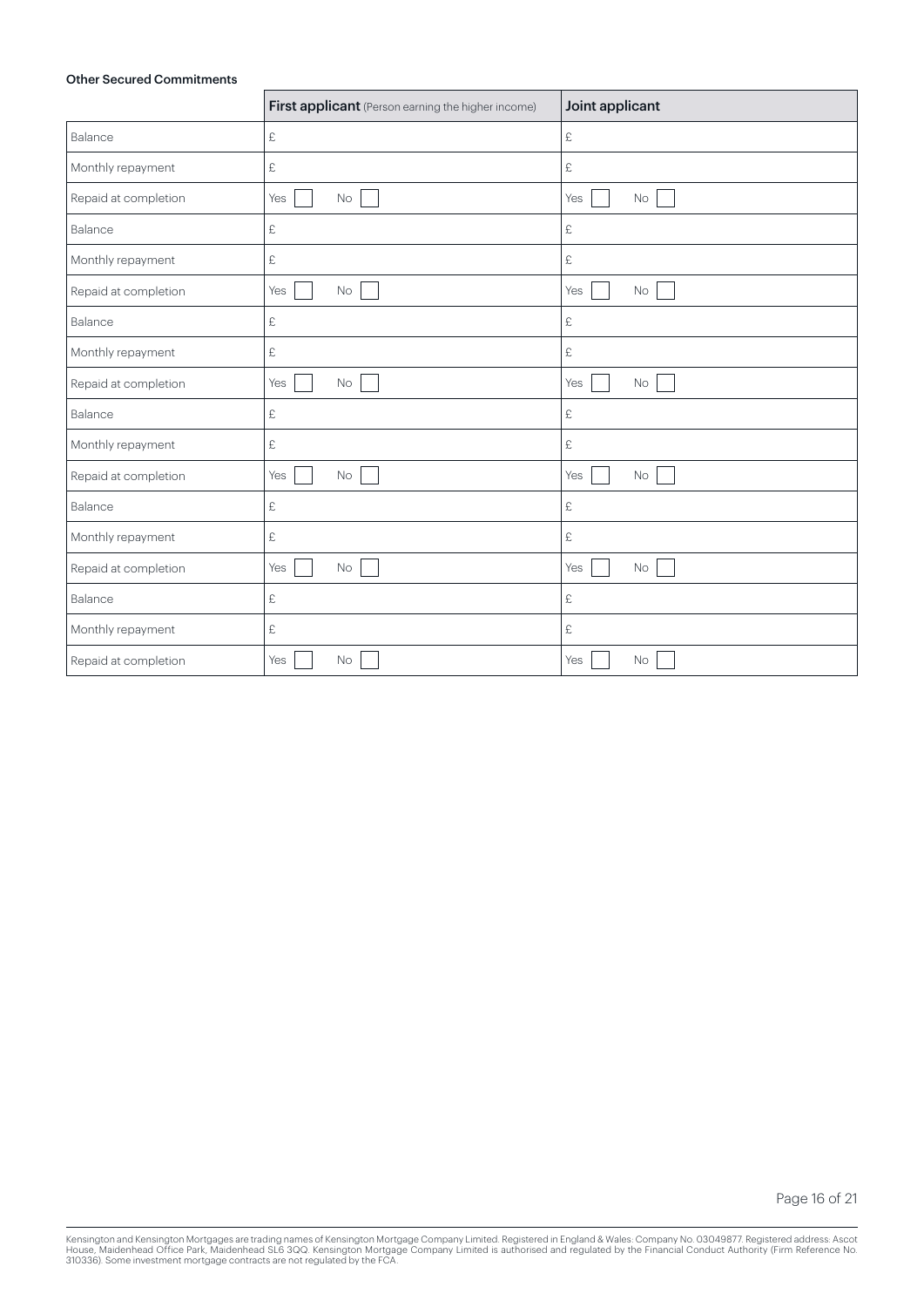## Other Rental Agreements

|                   | <b>First applicant</b> (Person earning the higher income) | Joint applicant |
|-------------------|-----------------------------------------------------------|-----------------|
| Monthly repayment |                                                           | ∼               |
| Monthly repayment |                                                           | ∼               |
| Monthly repayment |                                                           | ᅩ               |
| Monthly repayment |                                                           | ∼               |
| Monthly repayment |                                                           | 圡               |

#### Other Credit Cards

| <b>Balance Outstanding</b> | £           | £ |
|----------------------------|-------------|---|
| <b>Balance Outstanding</b> | £           | £ |
| <b>Balance Outstanding</b> | £           | £ |
| <b>Balance Outstanding</b> | £           | £ |
| <b>Balance Outstanding</b> | £           | £ |
| <b>Balance Outstanding</b> | £           | £ |
| <b>Balance Outstanding</b> | £           | £ |
| <b>Balance Outstanding</b> | £           | £ |
| <b>Balance Outstanding</b> | £           | £ |
| <b>Balance Outstanding</b> | £           | £ |
| <b>Balance Outstanding</b> | £           | £ |
| <b>Balance Outstanding</b> | $\mathbf f$ | £ |
| <b>Balance Outstanding</b> | £           | £ |
| <b>Balance Outstanding</b> | £           | £ |
| <b>Balance Outstanding</b> | £           | £ |

## Applicant Loans and Hire Purchase

| $\mathbf{E}% _{0}$   | $\mathbf{E}% _{0}$                  |
|----------------------|-------------------------------------|
| $\mathfrak{L}% _{F}$ | $\mathbf f$                         |
| $\mathbb E$          | $\mathbf f$                         |
| $\mathfrak{L}$       | $\mathbf f$                         |
| $\mathbf{f}% _{0}$   | $\mathbb E$                         |
| $\mathbf f$          | $\mathbf f$                         |
| $\mathbb E$          | $\mathbf f$                         |
| £                    | $\ensuremath{\mathop{\varepsilon}}$ |
| $\mathbb E$          | $\mathbf f$                         |
| $\mathbb E$          | $\mathbf f$                         |
| $\mathbb E$          | $\mathbf f$                         |
| £                    | $\mathbf f$                         |
| £                    | £                                   |
| £                    | $\mathbf f$                         |
| £                    | $\mathbf f$                         |

Page 17 of 21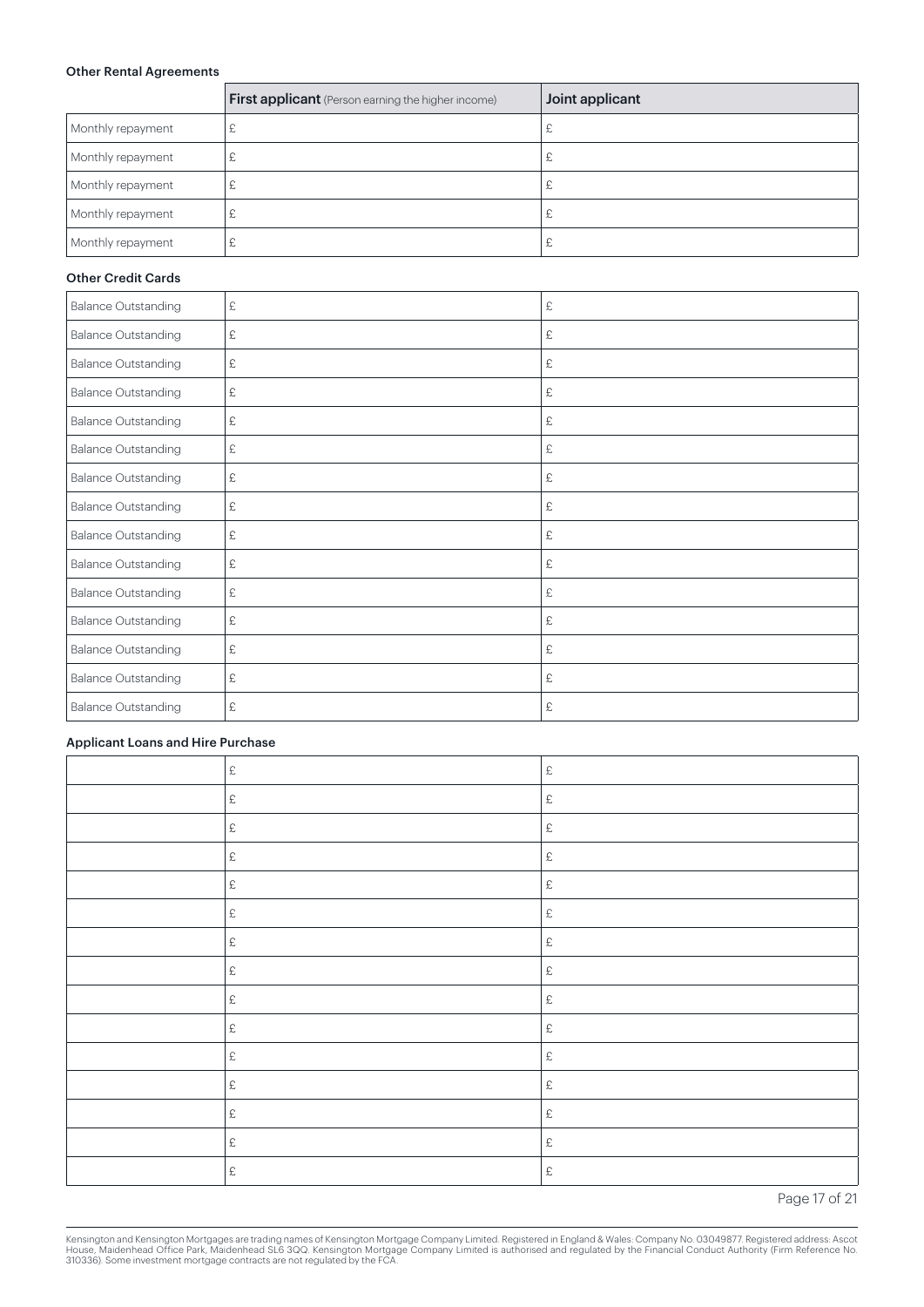## Debt Management Outgoing Items

|                                          | <b>First applicant</b> (Person earning the higher income) |  | Joint applicant |  |
|------------------------------------------|-----------------------------------------------------------|--|-----------------|--|
| Monthly Payment and<br>Commencement Date | £                                                         |  | £               |  |
| Monthly Payment and<br>Commencement Date | £                                                         |  | £               |  |
| Monthly Payment and<br>Commencement Date | £                                                         |  | £               |  |
| Monthly Payment and<br>Commencement Date | £                                                         |  | £               |  |
| Monthly Payment and<br>Commencement Date | £                                                         |  | £               |  |
| Monthly Payment and<br>Commencement Date | £                                                         |  | £               |  |
| Monthly Payment and<br>Commencement Date | £                                                         |  | £               |  |
| Monthly Payment and<br>Commencement Date | £                                                         |  | £               |  |

#### Previous Names

| Title                 | (Mr/Mrs/Miss/Ms/Other) | (Mr/Mrs/Miss/Ms/Other) |
|-----------------------|------------------------|------------------------|
| First and middle name |                        |                        |
| Surname               |                        |                        |
| Title                 | (Mr/Mrs/Miss/Ms/Other) | (Mr/Mrs/Miss/Ms/Other) |
| First and middle name |                        |                        |
| Surname               |                        |                        |
| Title                 | (Mr/Mrs/Miss/Ms/Other) | (Mr/Mrs/Miss/Ms/Other) |
| First and middle name |                        |                        |
| Surname               |                        |                        |
| Title                 | (Mr/Mrs/Miss/Ms/Other) | (Mr/Mrs/Miss/Ms/Other) |
| First and middle name |                        |                        |
| Surname               |                        |                        |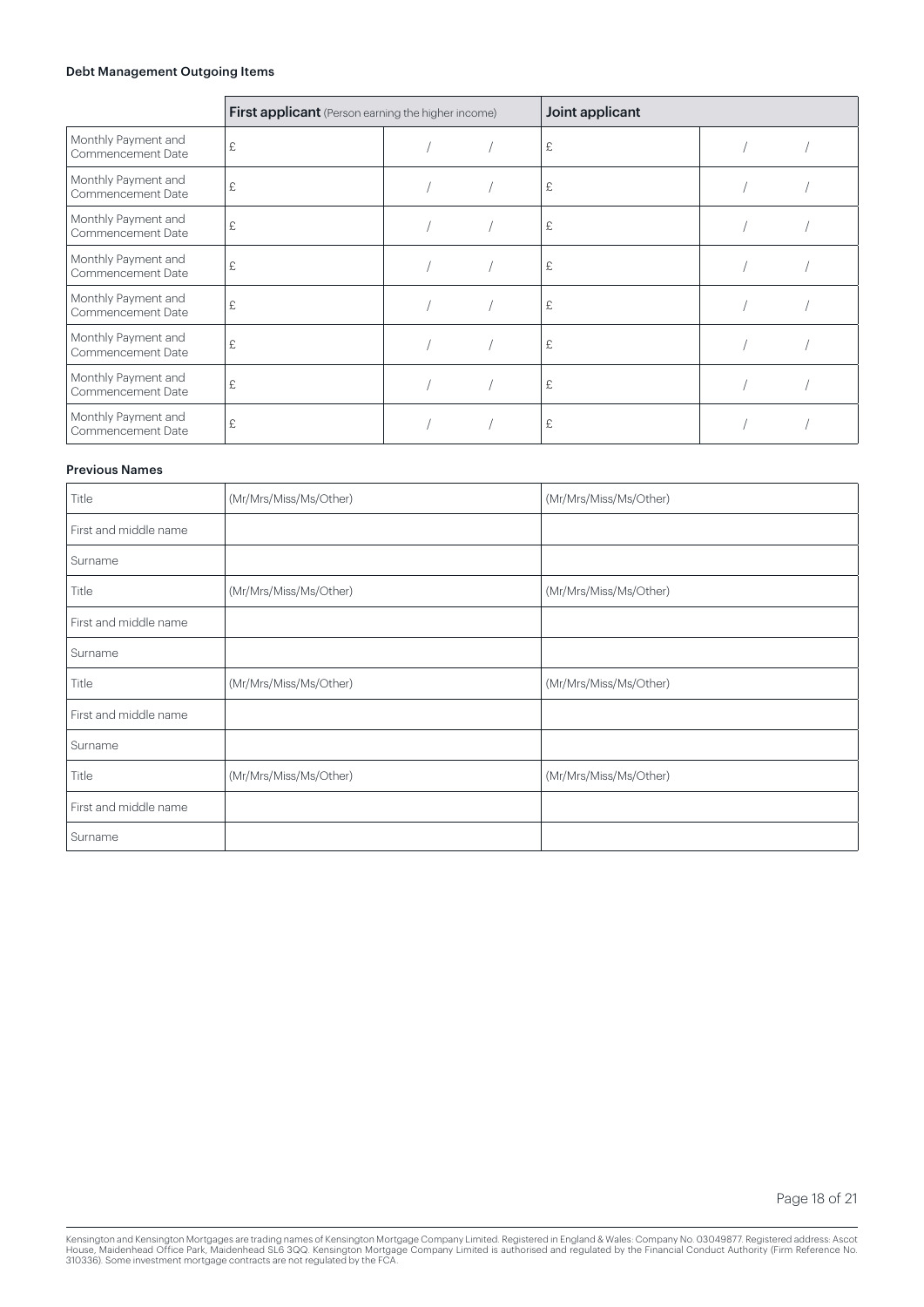#### Previous Addresses

Residential status

|                    | First applicant (Person earning the higher income) |                                            | Joint applicant      |                                                      |  |
|--------------------|----------------------------------------------------|--------------------------------------------|----------------------|------------------------------------------------------|--|
| Residential status |                                                    |                                            |                      |                                                      |  |
|                    |                                                    |                                            |                      |                                                      |  |
|                    |                                                    |                                            |                      |                                                      |  |
|                    |                                                    |                                            |                      |                                                      |  |
|                    |                                                    |                                            |                      |                                                      |  |
|                    |                                                    |                                            |                      |                                                      |  |
|                    |                                                    |                                            |                      |                                                      |  |
| From               | $\overline{1}$                                     | $\operatorname{\mathsf{To}}$<br>$\sqrt{ }$ | $\sqrt{\phantom{a}}$ | $\operatorname{\mathsf{To}}$<br>$\sqrt{\phantom{a}}$ |  |
| Address            |                                                    |                                            |                      |                                                      |  |
|                    |                                                    |                                            |                      |                                                      |  |
|                    |                                                    | Postcode                                   |                      | Postcode                                             |  |
| Residential status |                                                    |                                            |                      |                                                      |  |
|                    |                                                    |                                            |                      |                                                      |  |
|                    |                                                    |                                            |                      |                                                      |  |
|                    |                                                    |                                            |                      |                                                      |  |
|                    |                                                    |                                            |                      |                                                      |  |
|                    |                                                    |                                            |                      |                                                      |  |
|                    |                                                    |                                            |                      |                                                      |  |
| From               | $\overline{1}$                                     | $\operatorname{\mathsf{To}}$<br>$\sqrt{2}$ | $\sqrt{ }$           | $\operatorname{\mathsf{To}}$<br>$\sqrt{ }$           |  |
| Address            |                                                    |                                            |                      |                                                      |  |

Postcode Postcode Postcode Postcode Postcode Postcode Postcode Postcode Postcode Postcode Postcode Postcode Postcode Postcode Postcode Postcode Postcode Postcode Postcode Postcode Postcode Postcode Postcode Postcode Postco

| From    | To       | To       |
|---------|----------|----------|
| Address |          |          |
|         | Postcode | Postcode |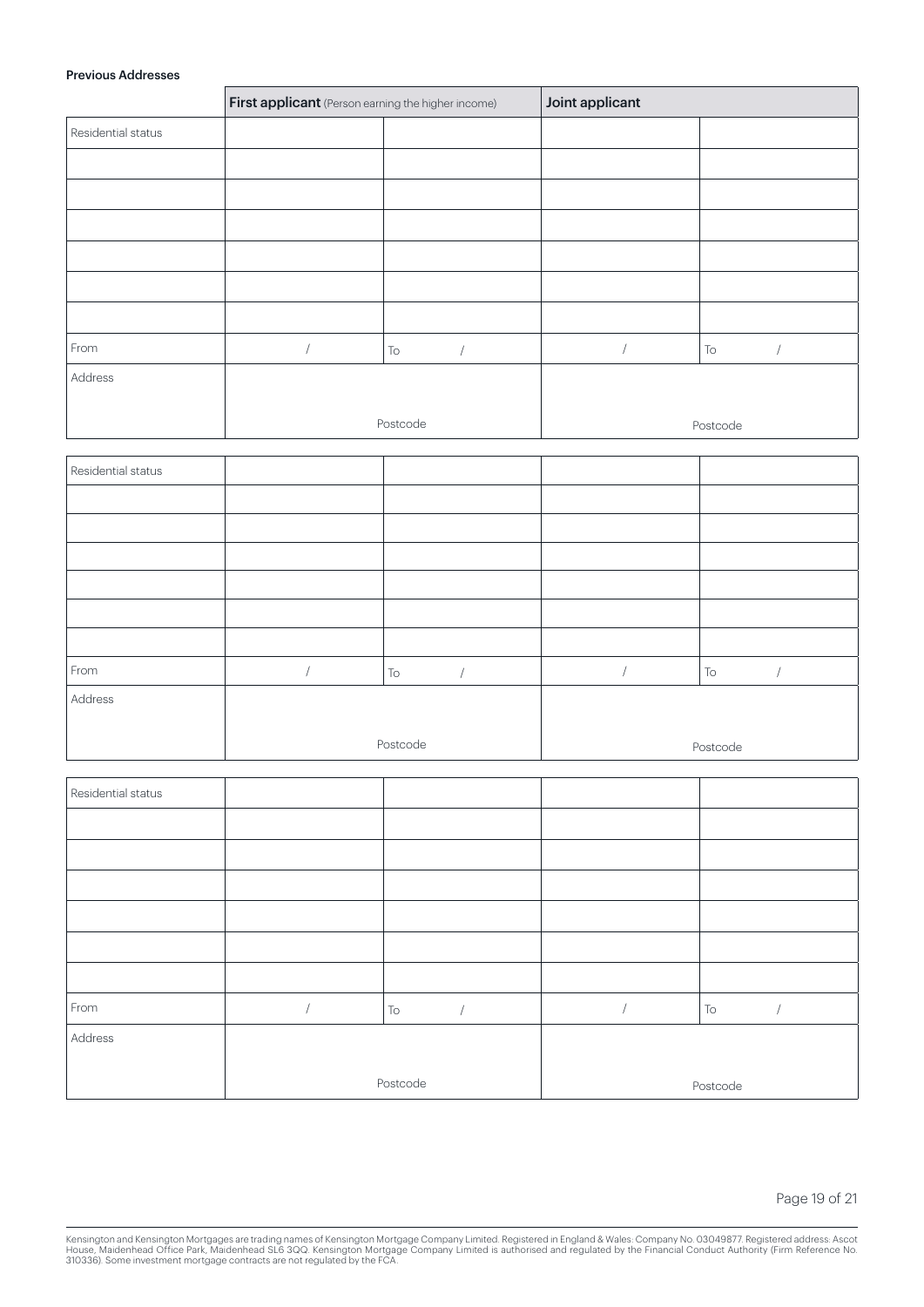## Deposit Source (Applicant 1 and 2)

| Source of deposit | Deposit amount |
|-------------------|----------------|
|                   |                |
|                   |                |
|                   |                |
|                   |                |
|                   |                |

## Repayment Vehicle

| Vehicle | Amount |
|---------|--------|
|         |        |
|         |        |
|         |        |
|         |        |

## Capital Raising Purposes

| Purpose | Amount |
|---------|--------|
|         |        |
|         |        |
|         |        |
|         |        |

## Other Adult Occupants

| First name    |  |
|---------------|--|
| Surname       |  |
| Date of birth |  |
| Relationship  |  |

| First name    |  |
|---------------|--|
| Surname       |  |
| Date of birth |  |
| Relationship  |  |

| First name    |  |
|---------------|--|
| Surname       |  |
| Date of birth |  |
| Relationship  |  |

| First name    |  |
|---------------|--|
| Surname       |  |
| Date of birth |  |
| Relationship  |  |